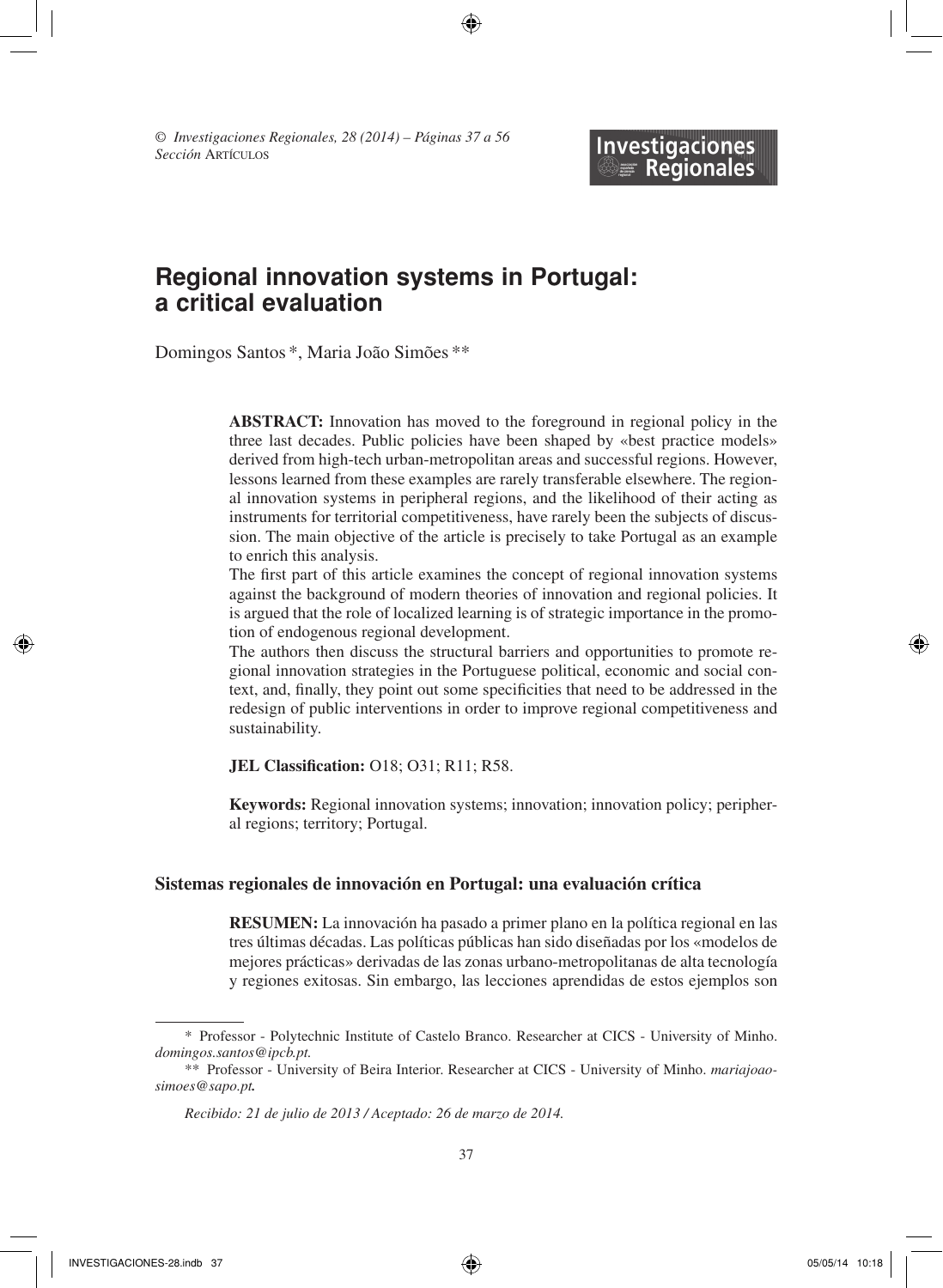raramente transferibles a otras partes. Los sistemas regionales de innovación en las regiones periféricas, y la posibilidad de su actuación como instrumentos de competitividad territorial, rara vez han sido objeto de discusión. El objetivo principal del artículo es, precisamente, tener a Portugal como un ejemplo para enriquecer este análisis.

 $\Leftrightarrow$ 

En la primera parte de este artículo se examina el concepto de sistemas de innovación regional en el contexto de las modernas teorías de la innovación y de las políticas regionales. Se argumenta que el papel del aprendizaje localizado es de importancia estratégica en la promoción del desarrollo regional endógeno.

Luego, los autores discuten las barreras estructurales y oportunidades para promover estrategias regionales de innovación en el contexto político, económico y social portugués, y, por último, se señalan algunas especificidades que deben ser abordadas en el rediseño de las intervenciones públicas con el fin de mejorar la competitividad regional y la sostenibilidad.

**Clasificación JEL:** O18; O31; R11; R58.

**Palabras clave:** Sistemas regionales de innovación; innovación; política de innovación; regiones periféricas; territorio; Portugal.

## **1. Introduction**

During the last three decades, innovation, understood «in the broad sense to include product, process and organizational innovation in the firm as well as social and institutional innovation at the level of an industry, region and nation» (Morgan, 1997: 492), has become a key focal point on the analysis of territorial development.

As innovation processes have intrinsically a strong territorial and social matrix, then it must be emphasized the increasingly importance that an enlarged set of factors now assume in the production of knowledge for innovation. Thus, there has been a shift towards the understanding of the innovation process as a socially constructed mechanism based on the accumulation of knowledge (codified or tacit) through a continuous and interactive learning course (Lawson and Lorenz, 1999; Tura and Harmaakorpi, 2005).

In this sense, the innovation dynamics is based on resources that are place-specific, this is, «it is a localized, and not a placeless process» (Asheim and Isaksen, 1997: 299), so, regionally based complexes of innovation and production are increasingly the privileged instruments to harness and recreate knowledge and intelligence across the globe (Koschatzky, 2003). The accumulated knowledge that production systems develop, because they are incorporated in locally based institutions and in a generally non-mobile workforce, tend to perpetuate certain competitive advantages but, although proximity matters*,* what really is important for the upgrading of the competitive edge of localized production systems and resource creation is organizational proximity (Kirat and Lung, 1999; Fujita and Krugman, 2004; Carlsson, 2005, Shearmur, 2011).

*Investigaciones Regionales, 28 (2014) – Páginas 37 a 56*

INVESTIGACIONES-28.indb 38 05/05/14 10:18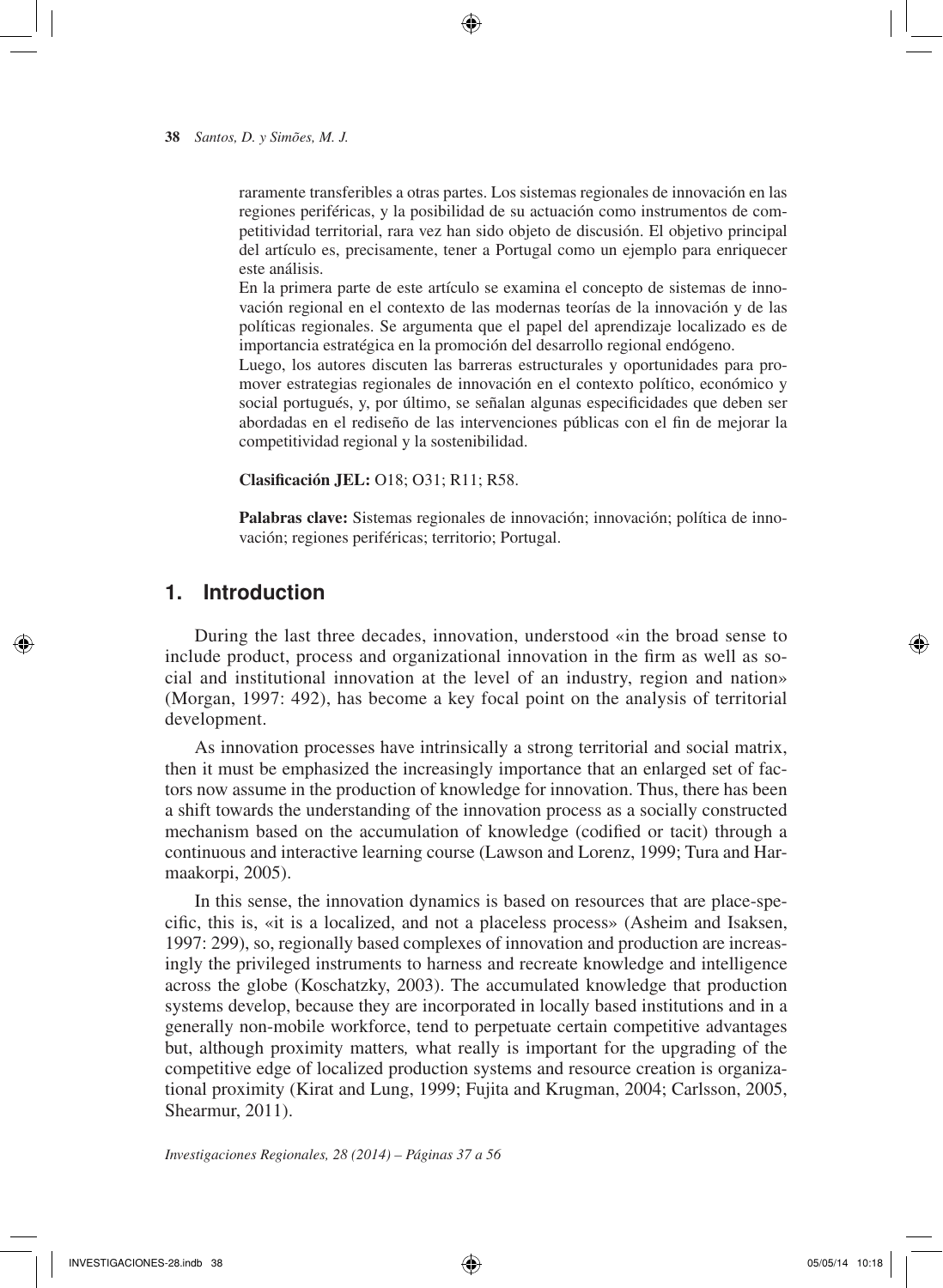The theoretical debate about the dialectics innovation-territory remains largely, however, at an abstract and general level, being necessary an important operationalization effort of the main concepts to enrich the empirical research. Usually, the analysis is focused on urban-metropolitan areas and on medium to high-tech sectors. The regional innovation systems in peripheral regions, and the likelihood of their acting as instruments for territorial competitiveness, have rarely been the subjects of discussion. On this article the focus will be concentrated upon the Portuguese reality which has its own political, institutional, economic, scientific and regional peculiarities, a reality that is close of the so-called low density territories.

⊕

## **2. Innovation and territory: the analytical framework**

It is argued that the territorial dynamics creates specific interdependences among the actors and between the actors and the institutions that evolve into a peculiar industrial and technological trajectory. Several analytical frameworks share this approach, in particular the *Industrial District paradigm*, the *Innovative Milieu conceptual model*, the *Learning Region concept* and the *Regional Innovation Systems approach.*

The notion of industrial district, a Marshallian view of the process of overall production organization, clearly rooted on the studies about the *Third Italy* and authors like Bagnasco, Garofoli and Becattini, relates to export-based socio-economic firms, usually centered on one industrial branch with a high concentration of horizontally integrated, specialized and autonomous small firms, each one associated to a single phase of production. Specifically, four elements are underlined as the real sources of regional development in this paradigm, as Capello (1996: 488) refers: «entrepreneurship, production flexibility, district economies and the presence of some *collective agents* capable of acting as a catalyst for the mobilization of the indigenous potential (a local bank, wholesalers, local industrial associations, some enlightened entrepreneur, etc.)». This localized network of producers is bound together in a social division of labor, in necessary association with a local labor market and innovation, although important, is not strategically pursued, it does not constitute a priority purpose (Becattini, 2002; Morrison, 2008). Storper (1995) accentuates the role of localized *untraded interdependencies* between firms and other institutions in promoting mainly incremental innovation.

Since 1985, the GREMI (Groupe de Recherche Européen sur les Milieux Innovateurs) has also developed a theoretical perspective not only based on the reduction of transaction costs but also on the role of external economies and on the notion of the *Innovative Milieu,* defined as a local milieu which has a certain socio-economic and cultural cohesion founded on common behavioral practices, as well as a technical culture. A *Milieu* is a set of functional interdependences that belong to the same territorial entity. This concept is then intersected with the notion of *Innovation Network*  to define an innovative milieu. An innovation network expresses the new context and profile of technological dynamics and change, i.e. the collective and interactive

*Investigaciones Regionales, 28 (2014) – Páginas 37 a 56*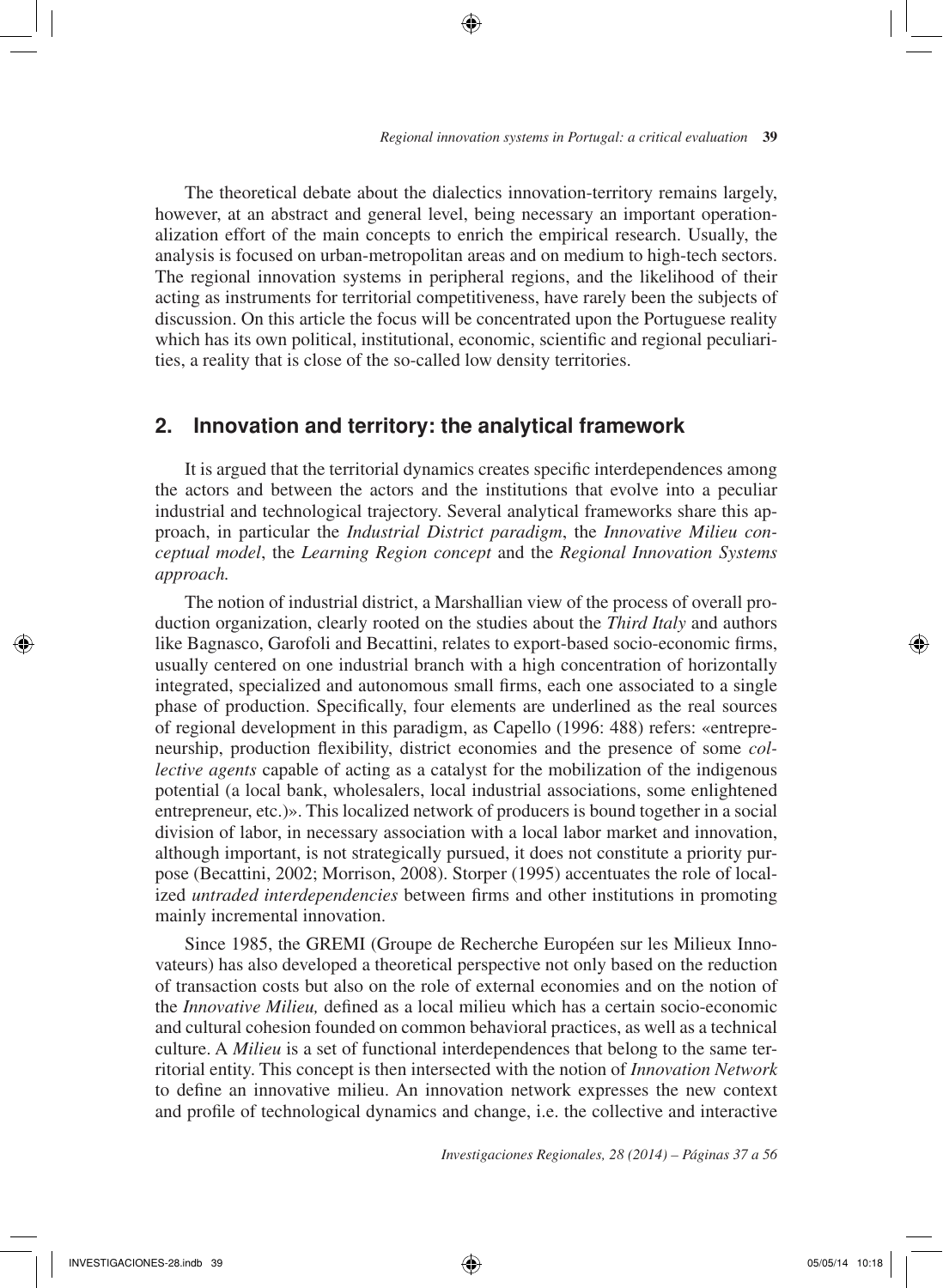nature of the innovation process. Maillat (1998: 124) establishes a useful distinction: «the innovative milieu is not a specific category of localized production system but a cognitive set ... (it) corresponds to a territorialized, outwardly open complex, that is, open to technological and market environment, which incorporates and masters know-how, rules and relational capital». In this theoretical perspective, innovation is seen as the integration by the milieu of strategic information and resources, thus, largely surpassing the narrow definition of innovation as a merely technological domain.

 $\textcolor{red}{\textcircled{\star}}$ 

This is really the most interesting feature of the innovative milieu model, its value-added in comparison to the industrial district approach: innovation also encompasses a strong territorial and institutional structure which constitutes an essential instrument on the process of techno-economic creation, as well as an emphasis on the learning behaviors.

Another branch of thought on the subject of innovation and territory has more recently (on the 90's) appeared and may be called the *Learning Region* approach. It mainly has reinforced the organizational-institutional view of the innovative milieu and has also enlarged its scope to the ICT-related paradigm (Asheim and Coenen, 2006). The contemporary economy based on the acquisition of knowledge and know-how have profoundly reduced the cost of storing, handling, transferring and combining information and has also made possible countless different kinds of networking. This model concentrates its appreciations on two focal points (Cooke and Morgan, 1998):

- on the one hand, the reinforcement of the associationist vision: an innovation is highly dependent on information and knowledge; the capacity to innovate implies the necessity to access such invisible factors through networking capacity, which can be seen as the disposition to collaborate to achieve mutual beneficial ends;
- on the other hand, it emphasizes the growing importance of the formal and informal mechanisms of information and knowledge production and consumption. This last assumption is shared not only by Lundvall (1992) when he states that «knowledge is the most fundamental resource and learning the most important process» and thereby the territory must adopt a context favorable to knowledge creation and continuous learning but also by Ferrão (1997) when he suggests that the concept of learning region reinforces the centrality of the collective learning capability (offensive and defensive) as a key strategy to regional development.

The learning region concept, however, constitutes clearly a semantic declination of the innovative milieu approach that seems more elaborated and structured. It must be acknowledged that the GREMI and the authors associated to the learning region model, at least during its initial years, have a clear distinctive cleavage line, their mother and main scientific language. So, the argument is that, besides accomplishing a semantic declination of the innovative milieu approach, the learning region concept also encompasses a linguistic derivation, a kind of English version of the franco-

*Investigaciones Regionales, 28 (2014) – Páginas 37 a 56*

 $INVESTIGACIONES-28.indb$  40 05/05/14 10:18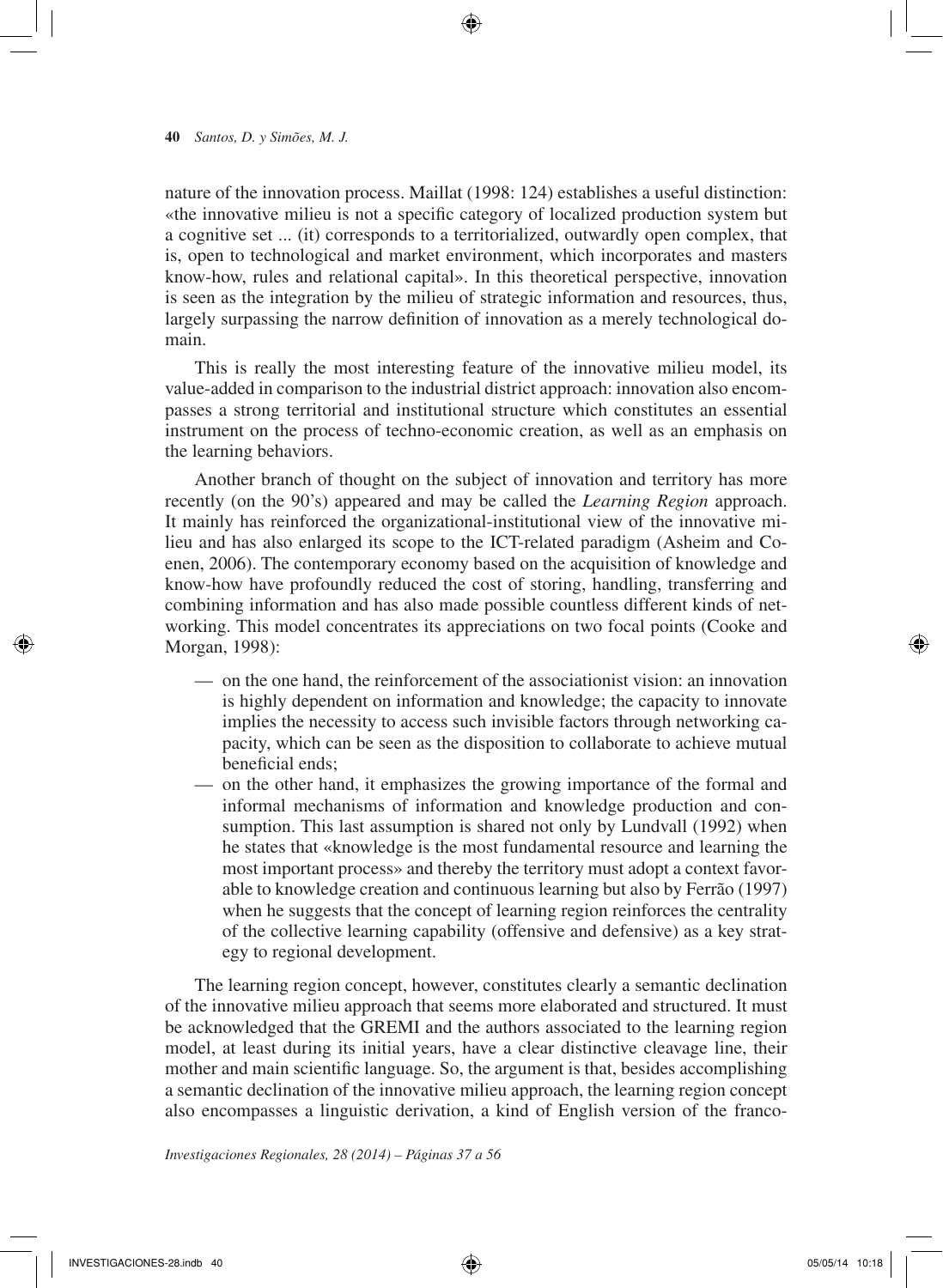phone *milieu innovateur*. That is the reason why on Table 1 there is no distinction between these two approaches (Santos, 2009).

⊕

Entrepreneurial vitality is nourished in an information-rich environment which gives a strong innovation potential and the need for this information-richness is intensifying as the industrial economy evolves into the information economy (Tura and Harmaarkorpi, 2005). Some authors (Florida, 1995; Cooke, 1996; Morgan, 1997; Cooke, *et alii*., 2005; Cooke, 2008) clearly assume that the implementation of territorial embedded regional innovation systems could be of strategic importance to improve the process of systemic innovation and, therefore, regional competitiveness.

A broad definition of an innovation system involves not only research centers and institutions but also the productive fabric, its institutional and governance basis, its financial structure and its educational and training system. The innovation system articulates all these dimensions, independently of the level of analysis, which allows for a linear inference to the regional level. Such a system can thus be defined as a specific form of organization and regulation of the actors' interactions throughout the innovation process. As the institutional context of the innovation dynamics is very much conditioned by strong national characteristics (Lundvall, 1992), the concept of innovation system was firstly introduced at the national level but the existence of regional socio-economic and institutional peculiarities influencing the endogenous mechanisms of knowledge incubation, production and diffusion is often better studied and understood at a regional level.

It seems useful, at this stage, to distinguish, analytically and politically, two different types of regional innovation systems, or to be more accurate, a regionalized national innovation system and a conceptually true regional innovation system as suggested by Asheim and Isaksen (1997: 307): «on the one hand, we find innovation systems that are parts of a regionalized national innovation system, i.e. parts of the production structure and the institutional infrastructure located in a region but functionally integrated in, or equivalent to, national (or international) innovation systems, which is based on a top-down, linear model of innovation. On the other hand, we can identify innovation systems constituted by the parts of the production structure and institutional set-up that is territorially integrated or embedded within a particular region, and built up by a bottom-up, interactive innovation model».

It is important to examine the innovation dynamics through this bottom-up, territorial methodological angle, as suggested by the innovative milieu and the learning regions conceptual models (Cooke, *et alii*., 1997) instead of following a functional and sectoral approach, so that it can be possible to filter the way the different components of a regional innovation system interact. More profound and lasting effects of increased competitiveness can only be obtained if innovation becomes systemic in the region, i.e. if it assumes a regional innovation system configuration.

The regional innovation system concept presents some features that clearly allow differentiating it from the concepts, even though similar, of the innovative

*Investigaciones Regionales, 28 (2014) – Páginas 37 a 56*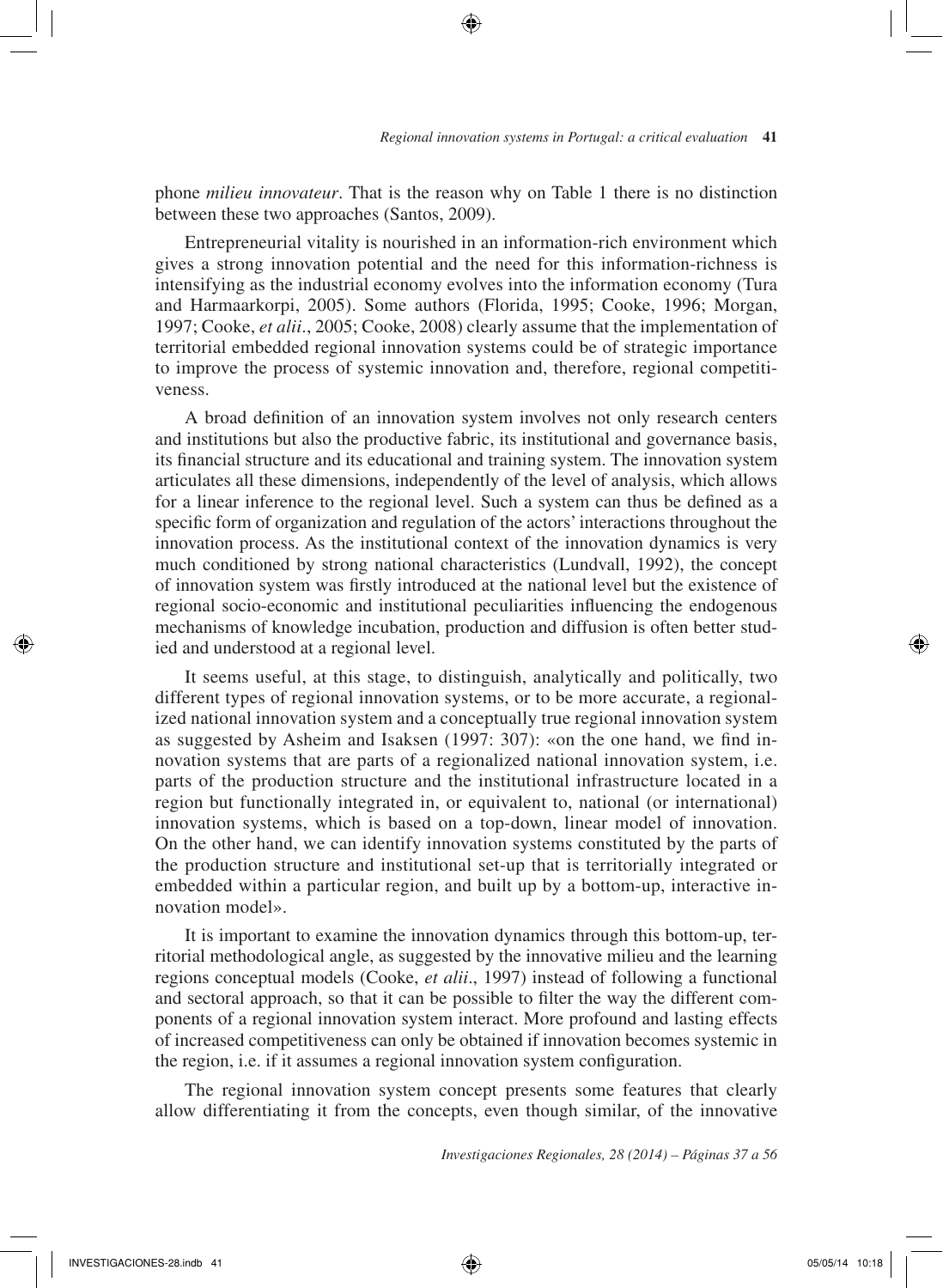|                                                  | <b>Industrial District</b>                                                                                                                       | Innovative Millieu/<br>Learning Region                                                                                                                             | Regional Innovation<br>System                                                                                                                                     |  |
|--------------------------------------------------|--------------------------------------------------------------------------------------------------------------------------------------------------|--------------------------------------------------------------------------------------------------------------------------------------------------------------------|-------------------------------------------------------------------------------------------------------------------------------------------------------------------|--|
| <b>Emergence</b>                                 | Spontaneous; as local pro-<br>ductive system.                                                                                                    | Spontaneous/Induced; as<br>cognitive entity.                                                                                                                       | Induced; as organization-<br>al entity.                                                                                                                           |  |
| Predominant<br>Industrial atmosphere.<br>culture |                                                                                                                                                  | Entrepreneurial culture.                                                                                                                                           | Scientific and entrepre-<br>neurial culture.                                                                                                                      |  |
| <b>Productive</b><br>system                      | Industrial; productive spe-<br>cialization; specialization<br>in line with a sectoral di-<br>vision of labor; SMEs;<br>vertically disintegrated. | Industrial and tertiary;<br>diversification of produc-<br>tion; large and SMEs;<br>quasi-vertical integration;<br>open.                                            | Industrial and tertiary;<br>diversification of produc-<br>tion; large and SMEs;<br>quasi-vertical integration;<br>open.                                           |  |
| <b>Reticular</b><br><b>structures</b>            | Compacts; networks with-<br>out a strategic centre.                                                                                              | Compacts; networks with<br>leader or pivot enterpris-<br>es.                                                                                                       | Networks with pivot en-<br>terprises or institutions.                                                                                                             |  |
| <b>Dominant</b><br>forms<br>of learning          | By doing, by using, by in-<br>teracting.                                                                                                         | By doing, by interacting,<br>by networking.                                                                                                                        | By searching, by networ-<br>king.                                                                                                                                 |  |
| <b>Dominant</b><br>modalities of<br>innovation   | Incremental; adaptative;<br>of the product and of the<br>process.                                                                                | Incremental and radical -<br><i>first of its kind</i> ; emphasis<br>on organizational innova-<br>tions.                                                            | Incremental and radical -<br><i>first of its kind</i> ; emphasis<br>on organizational innova-<br>tions.                                                           |  |
| Growth<br>dynamics                               | Competition-emulation-<br>cooperation; based on an<br>enlarged social mobiliza-<br>tion; socially supported<br>entrepreneurial risk.             | Competition-coopera-<br>tion; induced by the acti-<br>vation of the information<br>knowledge flows;<br>and<br>entrepreneurial risk insti-<br>tutionally supported. | Cross-fertilization; highly<br>induced by the institu-<br>tional universe; dynamic<br>adjustment between the<br>entrepreneurial end the<br>institutional spheres. |  |
| <b>Potential</b><br>risks                        | Socio-technological lock-<br>in; barriers to the entrance<br>of new players; growth of<br>hierarquization phenom-<br>enons.                      | Technological and rela-<br>tional lock-in; exit barri-<br>ers.                                                                                                     | Technological and rela-<br>tional lock-in; exit barri-<br>ers: institutional sclero-<br>sis.                                                                      |  |

## **Table 1.** Industrial district, innovative milieu/learning region and regional innovation system: synoptic comparison

 $\bigoplus$ 

*Source:* Santos (2009).

milieu and of the learning region, being the industrial district approach largely a founding and more mature path of this analytical trajectory. In fact, the promotion of adjusted institutional architectures to the respective productive fabrics accomplishes, on the regional innovation system approach, the real lever of the territorial and entrepreneurial competitiveness, conferring this paradigm a clear operational dimension hardly found on other models (Moulaert and Sekia, 2003; Asheim, *et alii*., 2011).

*Investigaciones Regionales, 28 (2014) – Páginas 37 a 56*

↔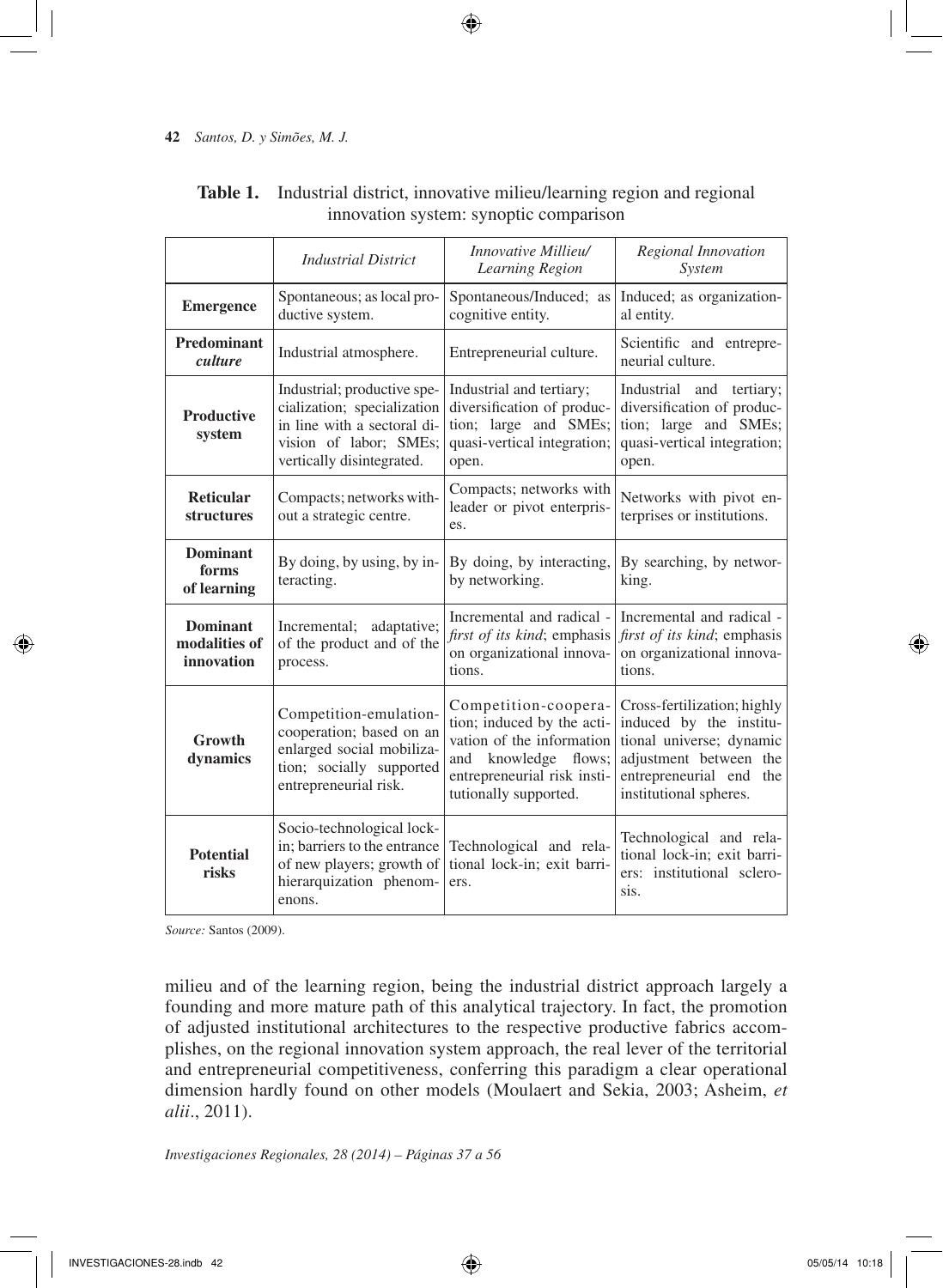## **3. The promotion of systemic regional innovation in the least favored regions of Portugal**

## **3.1. Innovation and territory on peripheral regions: the core of the discussion**

On this part of the article, the analysis is focused on the problems faced by peripheral, least-favored regions in overcoming their comparative disadvantages with respect to innovation capacities and on the public policies that can be developed to reduce their handicaps.

⊕

Until two decades ago, innovation policy in peripheral areas was often simply equated as a supply-side problem, accordingly with the dominant paradigm then accepted of the linear model of innovation. Government policies have usually been designed to support knowledge production, for example through incentives to R&D activities, rather than knowledge utilization**.** It is now widely accepted that the promotion of the innovation capability also as to be addressed as a demandside problem, the constraints to the innovation dynamics being not so much the production of strategic information and knowledge but, instead, its diffusion and appropriation.

Garmise and Rees (1997: 2) underline that: «for the less favored areas of Europe and elsewhere, their relative absence of economic dynamics is rooted in the very limited learning capacities of their innovative systems». The main focus of public intervention on this ambit now relies on the promotion of interactive learning-oriented processes for the whole of the territorial agents.

Corroborating this assertion, Morgan (1997: 501) adds: «I would suggest that this is precisely what innovating in the periphery means: working with what exists, however inauspicious, in an effort to break the traditional institutional inertia in the public and private sectors, fostering inter-firm networks which engage in interactive learning, nurturing trust».

Thus, a regionally differentiated strategy becomes fundamental to make better use of such specific territorial resources, like, for instance, the existing knowledge stock that should serve as a base-line for new trajectories of upgrading and diversification or the existing technology transfer system that should be improved with respect to the specific needs of small- and medium-sized lower-tech firms, for they need know-how which often is not offered by traditional technology transfer institutions.

Some authors (Cooke, 1996; Asheim and Isaksen, 1997; Quévit and Van Doren, 1997; Tödtling and Trippl, 2005; Hauser, *et alii*., 2007; Prange, 2008) are consequently underlining regional policy approaches that are context-sensitive, productionsystems oriented rather than firm-oriented and focusing on the continuous structural adaptation of the regional institutional and economic set.

*Investigaciones Regionales, 28 (2014) – Páginas 37 a 56*

⊕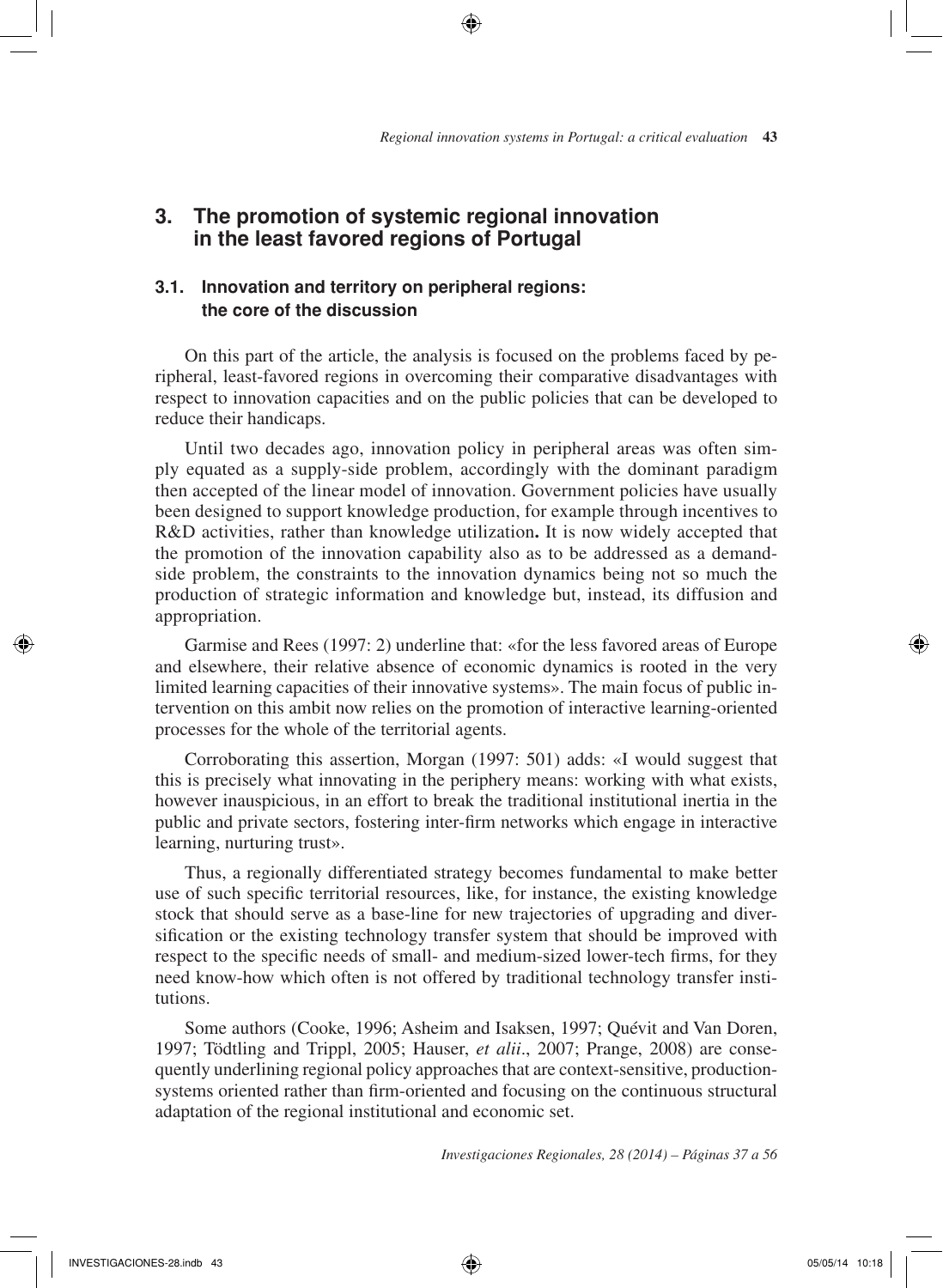## **3.2. The Portuguese context**

Since 1986, Portugal has received several financial supports from the European Union, which helped to modernize and invest in certain areas. As innovation is a key factor for the competitiveness of firms and territories, the development of innovation systems has become a major discussion in the country, also as a tool of regional development.

⊕

We cannot state that in Portugal existed, or exists, a truly integrated policy for science, technology and innovation. Over the past 30 years there have been various plans and technological foresight exercises which to some extent were the basis of policies affecting R&D and S&T in the process of innovation in enterprises (Laranja, 2009). However, on the whole, the policies implemented, did not accomplish to form a coherent system, being noticeable a lack of coordination between the different sectoral policies that affect this area. In part due the lack of politically autonomous regional bodies, with the exception of Azores and Madeira islands, there is a clear absence of strong regional governance structures, constituting, as Figueiredo (2007) states, *institutional voids* that hamper the deepening and maturing of a more territorially embedded innovation.

| Regions                                                                 | 7 Comissões de Coordenação e Desenvolvimento<br>Regional (Regional Development Coordination<br>Commissions) and 2 Autonomous Regions        |  |  |
|-------------------------------------------------------------------------|---------------------------------------------------------------------------------------------------------------------------------------------|--|--|
| Country structure                                                       | Unitary country, regions not elected.                                                                                                       |  |  |
| Sub-national share of government expendi-<br>ture, all functions (2009) | $13.1\%$                                                                                                                                    |  |  |
| Definition of regional role in STI                                      | Not defined                                                                                                                                 |  |  |
| Regional role in higher education                                       | Not a regional responsibility.                                                                                                              |  |  |
| Formal national-regional coordination bodies                            | No formal bodies for STI.                                                                                                                   |  |  |
| Regional consideration in national S&T/In-<br>novation Plan             | Technological Plan (2005) promotes regional and<br>bottom-up poles and clusters as well as takes into<br>account regional innovation plans. |  |  |
| Example of national policies with explicit re-<br>gional dimension      | Cluster programmes with inter-ministerial support,<br>including separate version for low-density areas.                                     |  |  |
| Example of coordination tools                                           | Few coordination tools for STI, mainly dialogue<br>and consultation.                                                                        |  |  |

| Table 2. Overview of multi-level governance of STI policy in Portugal |  |  |  |
|-----------------------------------------------------------------------|--|--|--|
|-----------------------------------------------------------------------|--|--|--|

*Source:* OECD (2011).

The recent decades brought to Portugal some benefits from European cohesion policy which imposed national efforts towards innovation in organizations and more investments in R&D. However, despite significant national growth rates in the 1990s as well as a successful attempt to cope with the EMU, the country is lagging behind

*Investigaciones Regionales, 28 (2014) – Páginas 37 a 56*

⊕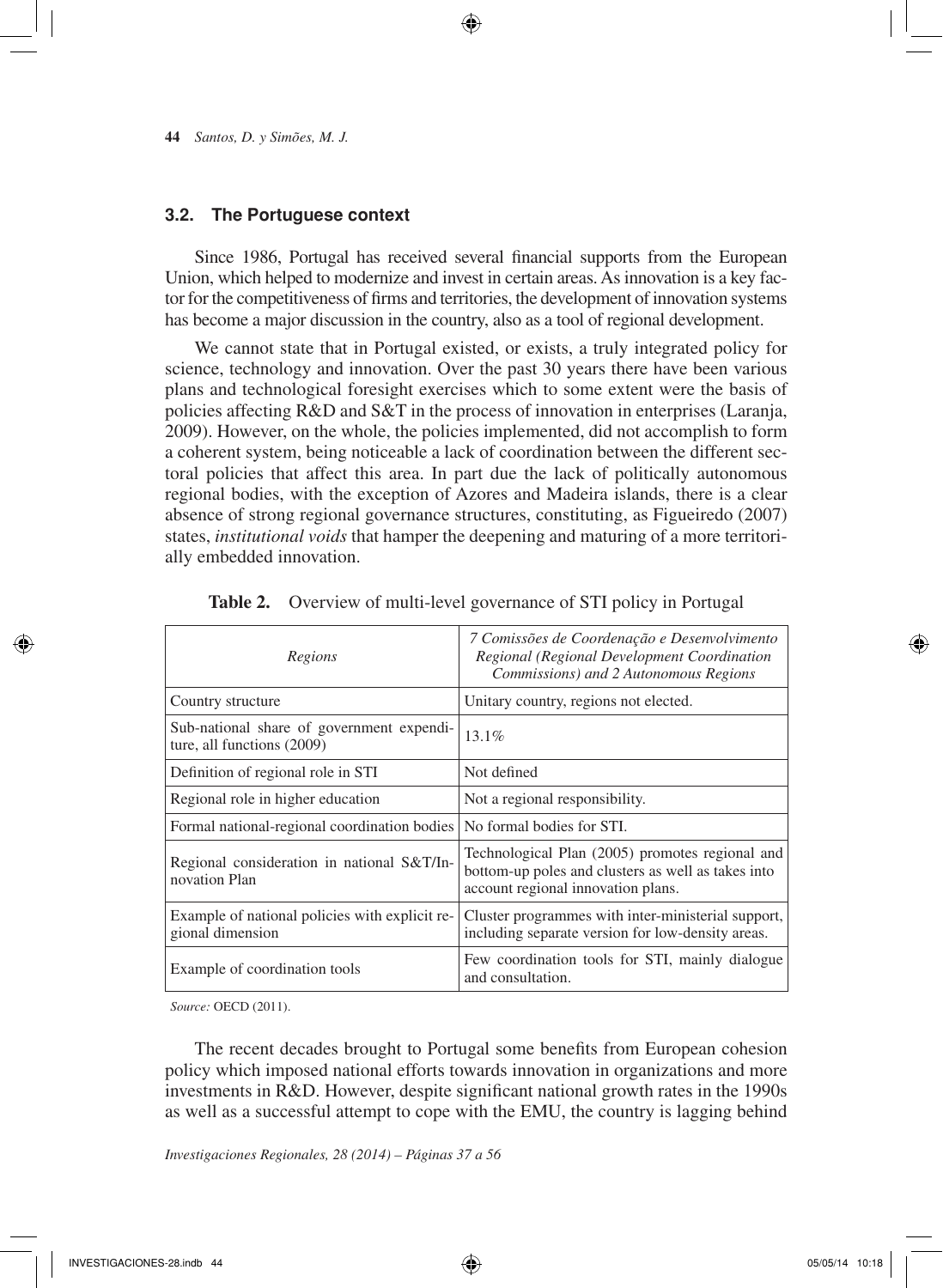EU average with respect to gross production, investment or employment creation (Xavier and Vaz, 2013; Vaz *et alii*, 2013).

 $\textcolor{red}{\textcircled{\star}}$ 

Some research studies conducted in different areas of Portugal, such as the Península of Setúbal (Almeida, 1994), the district of Aveiro (CEC, 1997), Alcanena (Nicolau, 2001), the Northern region, including Oporto (Mota Campos, 1997), Vale do Ave (Araújo *et alii*, 2013), the Urban Arch of the Interior Centre of Portugal (an area involving the municipalities of Castelo Branco, Fundão, Covilhã and Belmonte) (Santos, 2002), on different so-called digital regions (Simões, 2008) and on peripheral (Beira Interior Norte) and ultra-peripheral municipalities (of São Miguel and Santa Maria islands, in Azores, Natário *et alii.*, 2011; 2012), have been emphasizing the very fragile basis of interactiveness among the regional innovation actors, a situation that refrains profoundly the capacity to foster a regionally based innovation system. All those studies stressed the lack of co-operation culture, the individualistic behavior of the firms and their, their human, technological and financial chronic handicaps, namely the predominance of non-qualified labor pools, the absence of science-based industries, the lack of investments in R&D and other intangible factors, the low density and quality of the innovation infrastructures and an erratic innovation policy, these are all key constraints for the accomplishment of a broad process of regional innovation.

## **3.2.1. A highly concentrated national innovation system**

The Portuguese scientific and technological system is relatively weak in comparative terms and scale of the OECD countries. The proportion of R&D expenditure in GDP in 2009 was only 1.66%, the expenditure being accomplished mostly by universities and other public research institutions (51.9%). The industry has been increasing its role very rapidly, although this is limited to a participation in a narrow field of technological activities, the bulk of R&D expenditures at this level being concentrated in a small number of sectors and companies.

|          | $R&D$ expen-<br>diture, by<br>sectors of<br>performance<br>(% of GDP,<br>2010) | Gross<br>domestic<br>expenditure<br>on R&D by<br>source of<br>funds<br>$(\%$ of total<br><b>GERD</b><br><i>Business</i><br>enterprise<br>sector, 2009) | $R&D$ per-<br>sonnel, by<br>sectors of<br><i>performance</i><br>Head count<br>(% of the)<br>labor force,<br>all sectors,<br>2010) | Employment<br>in high- and<br>medium-<br>high-tech-<br>nology ma-<br>nufacturing<br>sectors<br>(share of<br>total emplo-<br>yment, %<br>2008) | Patent<br>applications<br>to the Euro-<br>pean Patent<br><i>Office</i><br>(number of<br>applications<br>per million<br><i>inhabitants.</i><br><b>2009</b> ) | Human<br>resources in<br>science and<br>technology<br>as a share of<br>the total labor<br>force<br>(% , total, )<br>2010) |
|----------|--------------------------------------------------------------------------------|--------------------------------------------------------------------------------------------------------------------------------------------------------|-----------------------------------------------------------------------------------------------------------------------------------|-----------------------------------------------------------------------------------------------------------------------------------------------|-------------------------------------------------------------------------------------------------------------------------------------------------------------|---------------------------------------------------------------------------------------------------------------------------|
| Portugal | 1.66                                                                           | 48.1                                                                                                                                                   | 0.94                                                                                                                              | 3.45                                                                                                                                          | 13.59                                                                                                                                                       | 23.5                                                                                                                      |
| EU 27    | 2.01                                                                           | 54.7                                                                                                                                                   | 1.07                                                                                                                              | 6.69                                                                                                                                          | 119.5                                                                                                                                                       | 40.1                                                                                                                      |

**Table 3.** Portuguese S&T system: main indicators

*Source:* Eurostat (2011).

*Investigaciones Regionales, 28 (2014) – Páginas 37 a 56*

⊕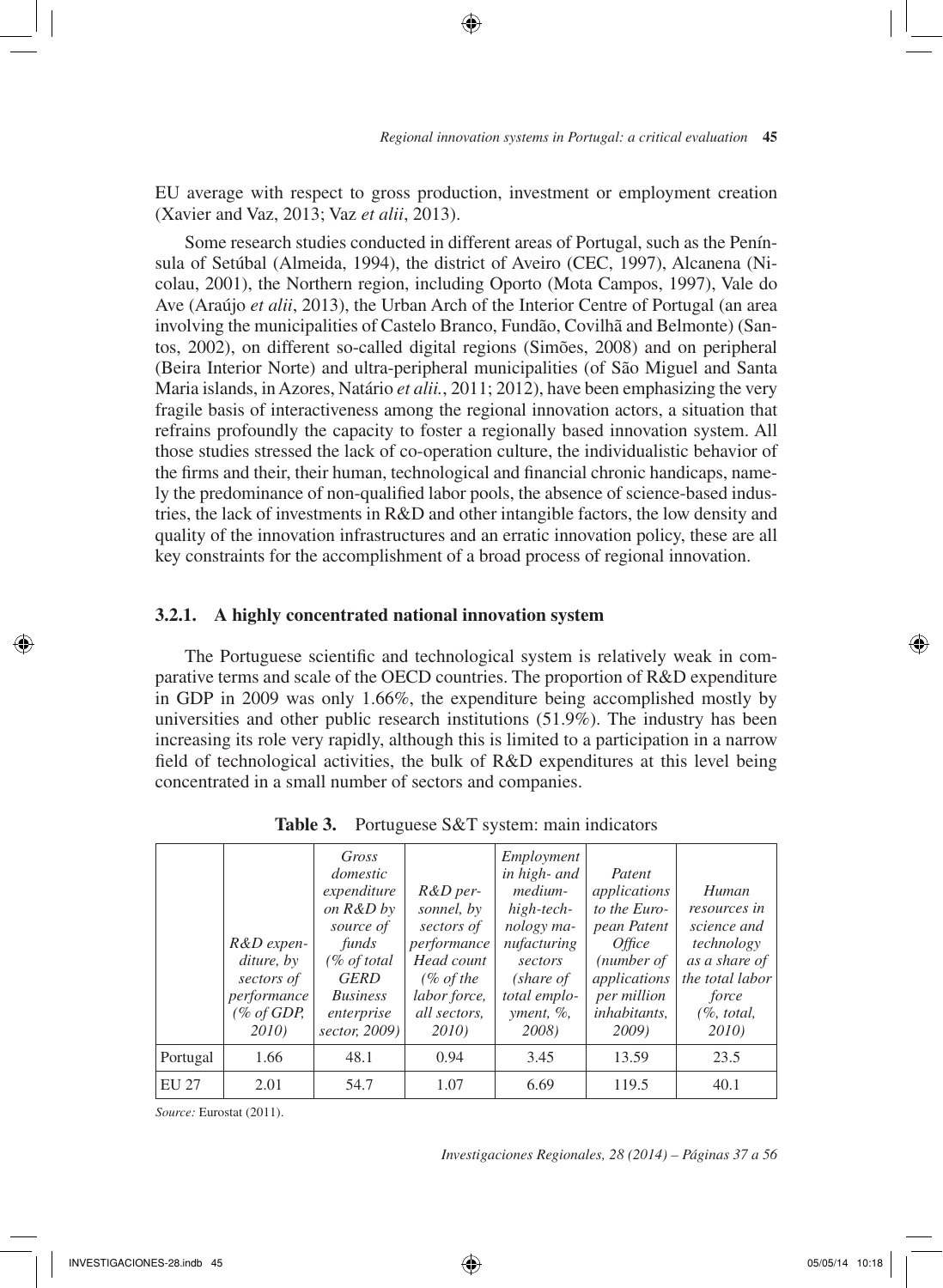There is a large number of research institutions, some of them with a good scientific reputation and staffed with highly qualified researchers, nevertheless, the processes of technology transfer to industry are still inadequate, although this situation tends to improve recently due to policies oriented towards the creation of transfer mechanisms, the pressure on public institutions to self-finance their activities and the increased technological awareness of industry.

 $\textcolor{red}{\textcircled{\star}}$ 

It is worth adding that along these characteristics, the national S&T system is geographically very unbalanced, since there is a phenomenon of excessive concentration in the metropolitan areas, with a particular focus on the Lisbon region (Table 4).

|                                   | Human<br>resources<br>in $S\&T$ , by<br>NUTS <sub>2</sub><br>region<br>$(\% of eco-$<br>nomically<br>active popula-<br>tion, 2010) | Employment<br>in high-tech<br>sectors, by<br>NUTS <sub>2</sub><br>region<br>(% of total<br>employment,<br>2009) | Patent<br>applications<br>to the EPO by<br>priority year,<br>by NUTS 2<br>region<br>(number of<br>applications<br>per million of<br>inhabitants,<br>2009) | Total intra-<br>mural R&D<br>expenditure,<br>by NUTS 2<br>region<br>$(\%$ of GDP,<br>2009) | Researchers,<br>all sectors,<br>by NUTS 2<br>regions<br>$(\%$ of total<br>employment,<br>2009) |
|-----------------------------------|------------------------------------------------------------------------------------------------------------------------------------|-----------------------------------------------------------------------------------------------------------------|-----------------------------------------------------------------------------------------------------------------------------------------------------------|--------------------------------------------------------------------------------------------|------------------------------------------------------------------------------------------------|
| Norte                             | 18.4                                                                                                                               | 1.53                                                                                                            | 9.222                                                                                                                                                     | 1.42                                                                                       | 0.71                                                                                           |
| Centro                            | 15.7                                                                                                                               | 1.32                                                                                                            | 5.799                                                                                                                                                     | 1.28                                                                                       | 0.60                                                                                           |
| Lisboa                            | 33.7                                                                                                                               | 4.18                                                                                                            | 12.993                                                                                                                                                    | 2.32                                                                                       | 1.77                                                                                           |
| Alentejo                          | 19.8                                                                                                                               | 2.39                                                                                                            | 5.52                                                                                                                                                      | 0.90                                                                                       | 0.37                                                                                           |
| Algarve                           | 21.6                                                                                                                               |                                                                                                                 | 5.115                                                                                                                                                     | 0.45                                                                                       | 0.44                                                                                           |
| Autonomous Re-<br>gion of Azores  | 17.2                                                                                                                               |                                                                                                                 | 2.746                                                                                                                                                     | 0.79                                                                                       | 0.29                                                                                           |
| Autonomous Re-<br>gion of Madeira | 19.3                                                                                                                               |                                                                                                                 |                                                                                                                                                           | 0.28                                                                                       | 0.20                                                                                           |
|                                   |                                                                                                                                    |                                                                                                                 |                                                                                                                                                           |                                                                                            |                                                                                                |

**Table 4.** S&T indicators by NUTS 2

*Source:* Eurostat (2011)

The Lisbon region is responsible for nearly half of the total public and private expenditure in R&D and about the same proportion of the total human resources dedicated to these activities.

It must be added that Portuguese R&D policy, as it is centrally defined and implemented, is specially targeted to the preparation of the economic fabric to the globalization process although, paradoxically, in overall terms, is not very market-oriented. Being mainly directed at national level, this policy reinforces vertical hierarchical linkages and centralization, instead of promoting a regionally based innovation dynamics. In Portugal, there is no regional innovation policies formulated in a regional basis and there is neither an innovation regional policy, territorially

*Investigaciones Regionales, 28 (2014) – Páginas 37 a 56*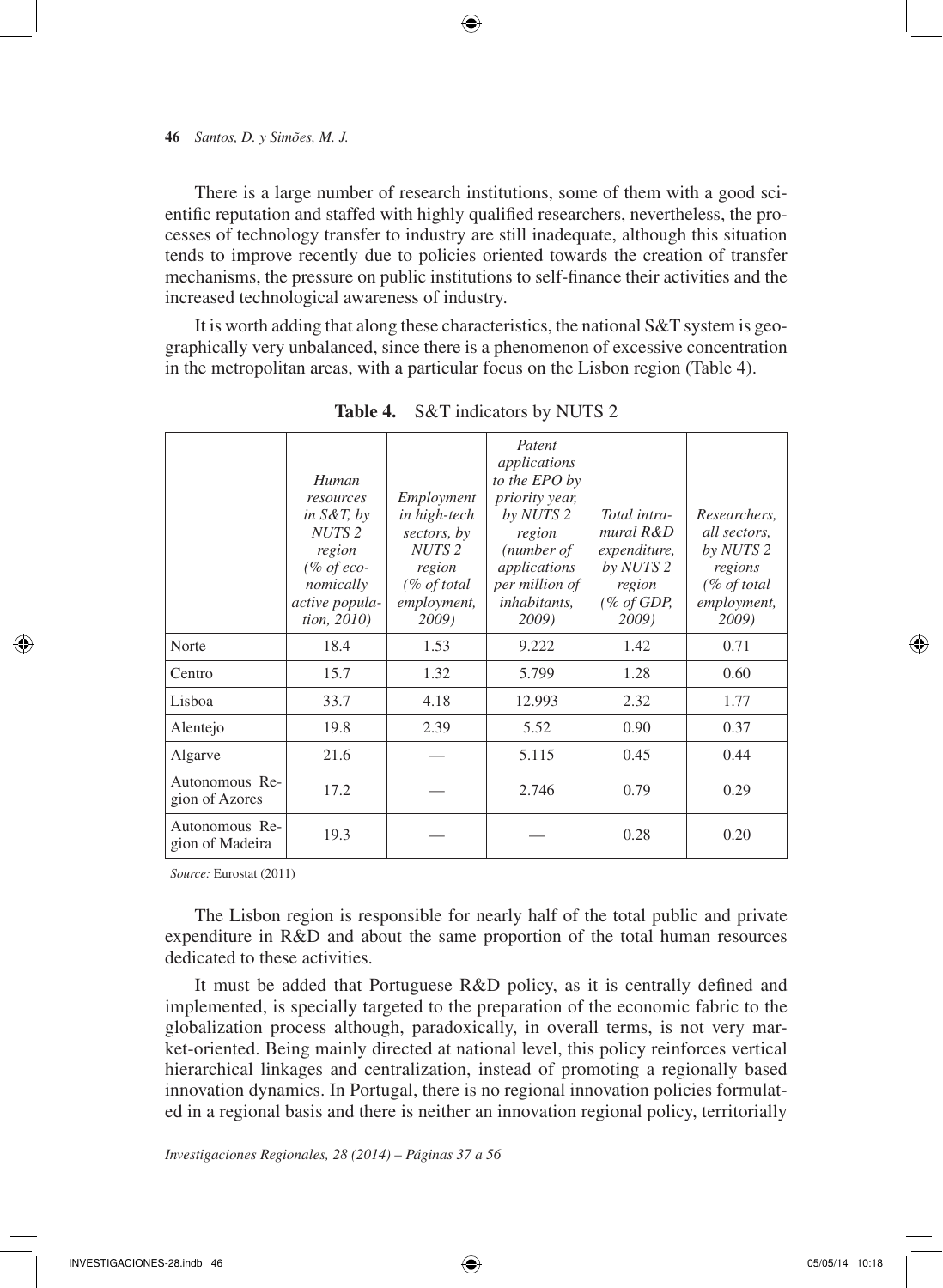

#### **Figure 1.** Regional distribution of R&D institutions in Portugal

⊕

*Source: www.fct.pt.*

↔

based. The innovation policy, designed and implemented on a national level, has been, in fact, promoting increasing disparities among the Portuguese regions, due to a logic that is based on what we could call the «dictatorship» of a real and qualified entrepreneurial demand that favors particularly the most dynamic regions of Lisbon and Oporto.

Nevertheless, it should also be noticed that the spatial distribution of the S&T organizations, under the influence of the universities of Porto, Minho, Aveiro and Coimbra, may constitute a strong facilitation factor for implementing a regional innovation system policy.

The mapping of the localizations of the R&D institutions shows a noteworthy concentration in the more developed and higher density territories, especially in the capital, Lisbon and on the North and Centre regions, specially due to the university effects of Oporto and Minho, on the North Region, and Coimbra and Aveiro, on the Centre Region, while Alentejo, Algarve and the Autonomous Regions of Azores and Madeira show a more fragile R&D institutional fabric.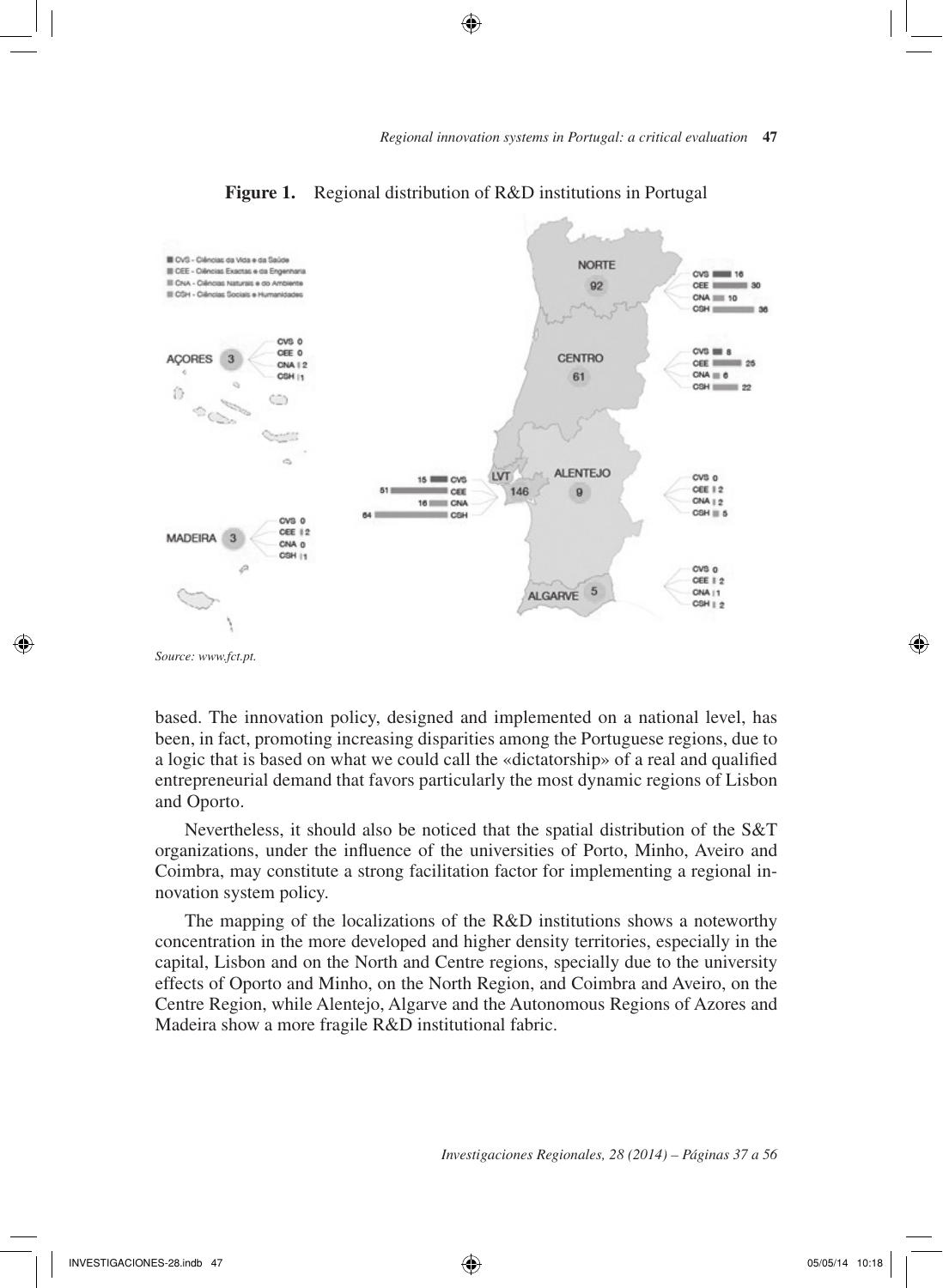## **3.2.2. The mismatch between the knowledge production sphere and the economic sphere**

One of the traits that best characterizes the regional innovation system is undoubtedly a marked separation between the sphere of knowledge production, namely the S&T system, and the productive sphere. The S&T infrastructure, specially the academia, has been living according to a logic that does not intercept the real demands of the productive universe —they have not been talking the same language. It is no wonder that this situation is deeply installed and is quite difficult to alter: the large majority of the small and medium entrepreneurs possess no more than the basic education level and this S&T infrastructure seems too far away from their needs and expectations. On the other hand, most companies do not have qualified human resources to enable them to assimilate these cognitive resources and gain competitive advantage. This should put the recruitment of middle and senior staff among the main sources of competitive advantage of companies.

 $\textcolor{red}{\textcircled{\star}}$ 

The reduced entrepreneurial demand for dynamic competitiveness factors is also not unconnected with the predominance of traditional and low-technology industries, low knowledge-intensive and academic qualification deficits of the entrepreneurs, a situation that embodies a fragile demand-pull.

The existing technology transfer system needs to be improved with respect to the specific needs of small and medium-sized lower tech firms that, usually, account for the vast majority of the regional productive universe (in some regions, up to 99% of the enterprises belong to this dimensional group). They have a specific kind of demand that needs to become explicit so that the innovation support infrastructures can conform to their requirements: most SMEs usually need know-how which is often below the scientific and technological levels of universities or other public or private innovation support institutions. Non innovative SMEs, that is the larger part of the productive fabric, are seldom taken as a priority target by those innovation support infrastructures.

The reality of demand-pull factors of innovation is quite modest. Three programming periods of the co-funded EU assistance, already involving competitiveness and innovation goals, produced practically no organizational learning results in targeted Objective 1 territories (Figueiredo, 2007). The highly centralized architecture of the Portuguese innovation system did not achieved in establishing a culture of proximity among entrepreneurial and institutional actors.

In an attempt to close the gap between university and industry a number of interface institutions, such as the AdI, an innovation relay centre promoted under the framework of the STRIDE Program, were created in a context of central government initiatives. Nevertheless, the majority of these institutions that supply support to innovation and entrepreneurship belong to the national innovation system which has a vertical and highly hierarchical design that inhibits the promotion of horizontal co-operative behaviors among the regional actors and the full exploitation of regional synergies.

*Investigaciones Regionales, 28 (2014) – Páginas 37 a 56*

INVESTIGACIONES-28.indb 48 05/05/14 10:18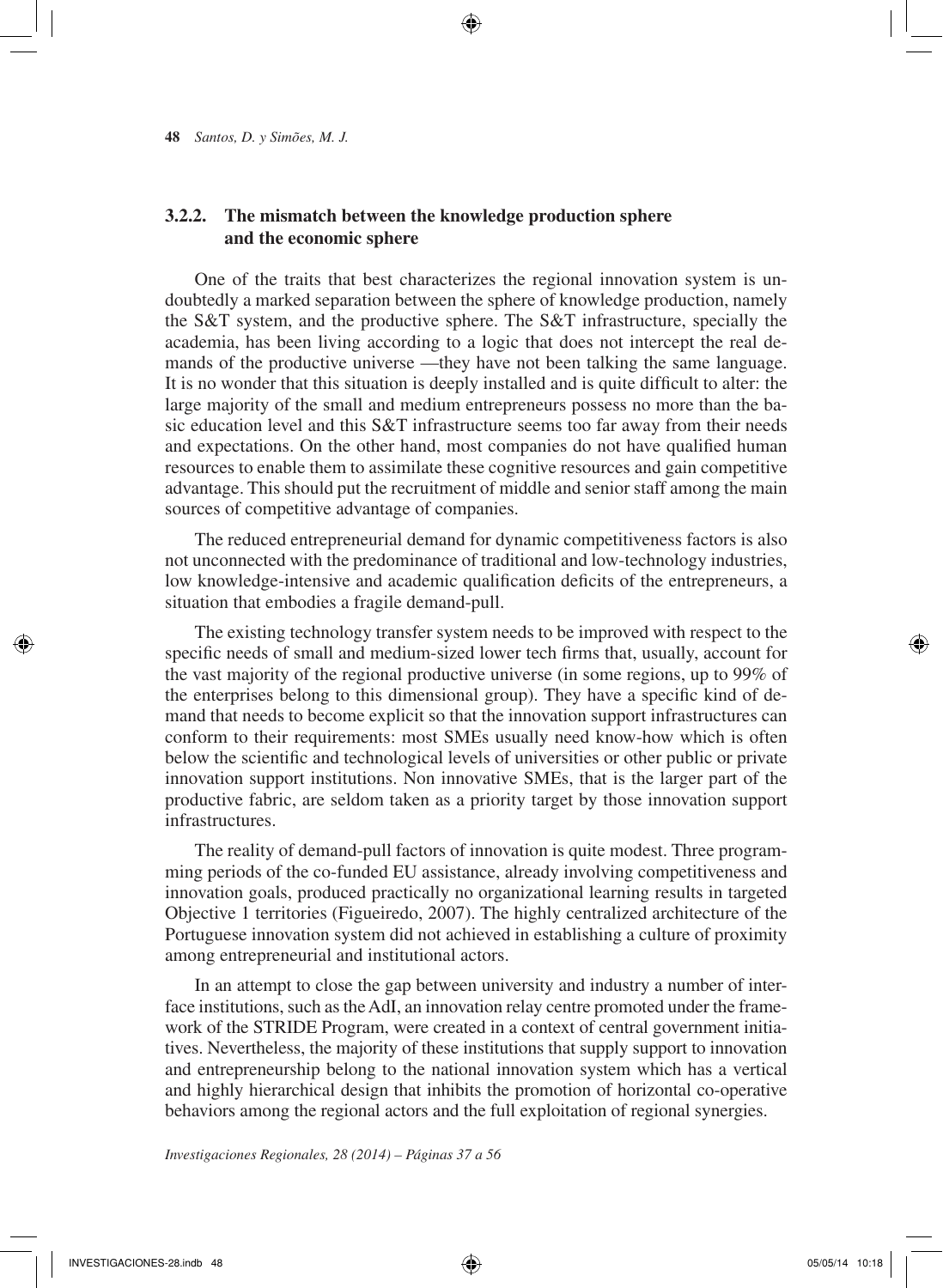## **3.2.3. A narrow concept of innovation**

According to the referred studies, innovations predominantly follow prevailing technological trajectories, based on already existing knowledge and being on their majority of the incremental type. Basically, companies are bound by market pressures, to take a competitive position that passes mainly by the systematic and renewal production processes (gradual and partial automation of production lines, etc.) with the aim to increase productivity, improve delivery times (quick response) and reduce the need for labor. Following *fordist* strategies, they rely on scale and volume: that is the reason why other critical modalities of innovation are insufficiently treated, little attention being paid to the intangible dimensions of innovation. This seems a consequence of a predominance of a very restrictive notion of innovation among the vast majority of Portuguese entrepreneurs as they confuse modernization strategies based on the renewal of physical capital goods with innovation.

⊕

In a convergent way, it is argued, based on the analysis of the Portuguese Digital Cities and Regions Program (Simões, 2008; Simões and Santos, 2008), that the recent revival of interest in the «digital» in Portugal has been constructed around a rather narrow set of empirical and theoretical issues concerning mainly to technological innovation, neglecting other strategic political areas, such as the politics of governance and social innovation, the role of democracy and citizenship in cityregions politics, and tensions around social reproduction and sustainability across the city-regions. The 34 projects of the Digital Cities and Regions Program covered 287 of the 308 municipalities in the country, with a total investment of over EUR 200 million. It was a powerful tool for mobilizing local actors for the Information Society, as it involved e-government solutions for local administrations, the strengthening of the competitiveness conditions for SMEs and a wide range of services centered on citizens, such as health, social security, education and culture. In a slightly different register, some authors even suggest the necessity to redefine the referential framework to identify and promote innovation, namely in what concerns the models of knowledge production and transfer and the role of collaboration networks for the innovation spreading, in order to capture the so-called «hidden innovation» (Madureira *et alii.*, 2012 and 2013).

## **3.2.4. A deficit of regionally rooted innovation networks**

In general, too, the business partners along the value chain are not located in these territorial spaces and, consequently, the dynamics of innovation is not regionally rooted. Moreover, a vast number of SMEs that vertebrate the regional economies remain unaware of the mechanisms of information transfer and knowledge in place, not being part of the local/regional innovation systems, either because they are practically non-existent at a regional level either because the national innovation system is too far away from the real needs of this wide range of companies. Technical knowledge is socialized on the basis of informal locally-based networks, in which informa-

*Investigaciones Regionales, 28 (2014) – Páginas 37 a 56*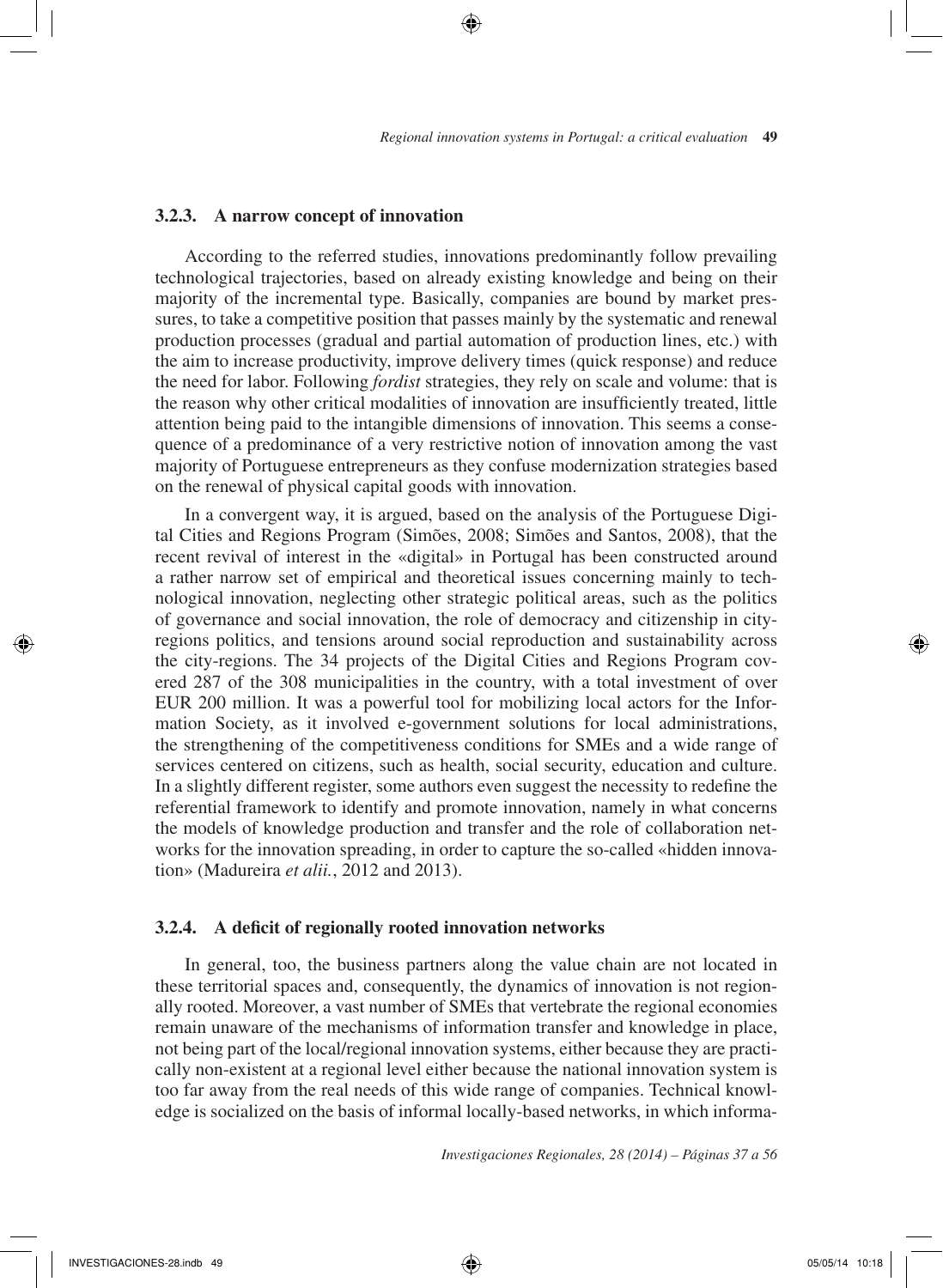tion circulates and is shared. The firms' partners along the value chain are usually not in the regions and the innovation dynamics is not regionally embedded. This seems true for large firms and the most dynamic group of SMEs, for the vast majority of the productive fabric seldom establishes other links outside the commercial partners of suppliers and clients - «geographical proximity is not the critical dimension of the firms' performance» (Araújo *et alii.*, 2013: 200). Another true critical bottleneck is their isolation, not to be connected to the information and knowledge flows, to the global world, the so-called loneliness syndrome.

 $\textcolor{red}{\textcircled{\star}}$ 

It has very low expression of the existence of cooperation networks strongly rooted territorially, promoting innovative projects, which is, as we know, the essential distinguishing feature of the presence of an innovative environment. Regional innovation systems in Portugal are thus, in practice, non-existent or, not being so pessimistic, embryonic. The pieces of the game exist but Portugal is not playing —there are entrepreneurial and institutional actors, there is institutional thickness (Amin and Thrift, 1994) in this field but there is a lack of a strategy and of a collective dynamics.

## **3.3. Policy implications**

It seems that the base-line for Portuguese least favored regions is very low in terms of their innovative capabilities and potential, in their pre-conditions to follow up a traditional innovation-led regional development trajectory. So, unlike the nucleus of the discussion that on the scope of the GREMI and of the learning region approach is centered on the functioning of innovative regions, the debate for Portuguese regional development purposes must be arguably centered on the promotion of the necessary conditions that must be fulfilled to initiate a learning and innovative process (Ferrão, 1997 and 2002; Simões, 2003; Simões and Santos, 2008).

#### *A collective learning dynamics*

The low performance of the Portuguese regional innovation systems is mainly due to problems of interaction between regional actors. Entrepreneurial and institutional regional actors tend to maintain low levels of interaction.

There is a diversified set of rules of the game that, on one hand, tend to inhibit the cooperative pattern of behavior between the players and, on the other hand, to disseminate within organizations patterns of behavior contrary to innovation. This situation obstructs the creation of an economy based on networking, and this seems to be a critical issue of territorial development in Portugal. The promotion of the so-called social capital should, as far as possible, anticipate the implementation of policies aiming at enhancing the technological and organizational potential of a given region —to conjugate these two intervention dimensions seems unquestionably to be one of the greatest challenges of a territorial innovation policy in Portugal (Conceição and Heitor, 2003). An innovation strategy based on a catching-up learning process seems to trace good development trajectory for these territories.

*Investigaciones Regionales, 28 (2014) – Páginas 37 a 56*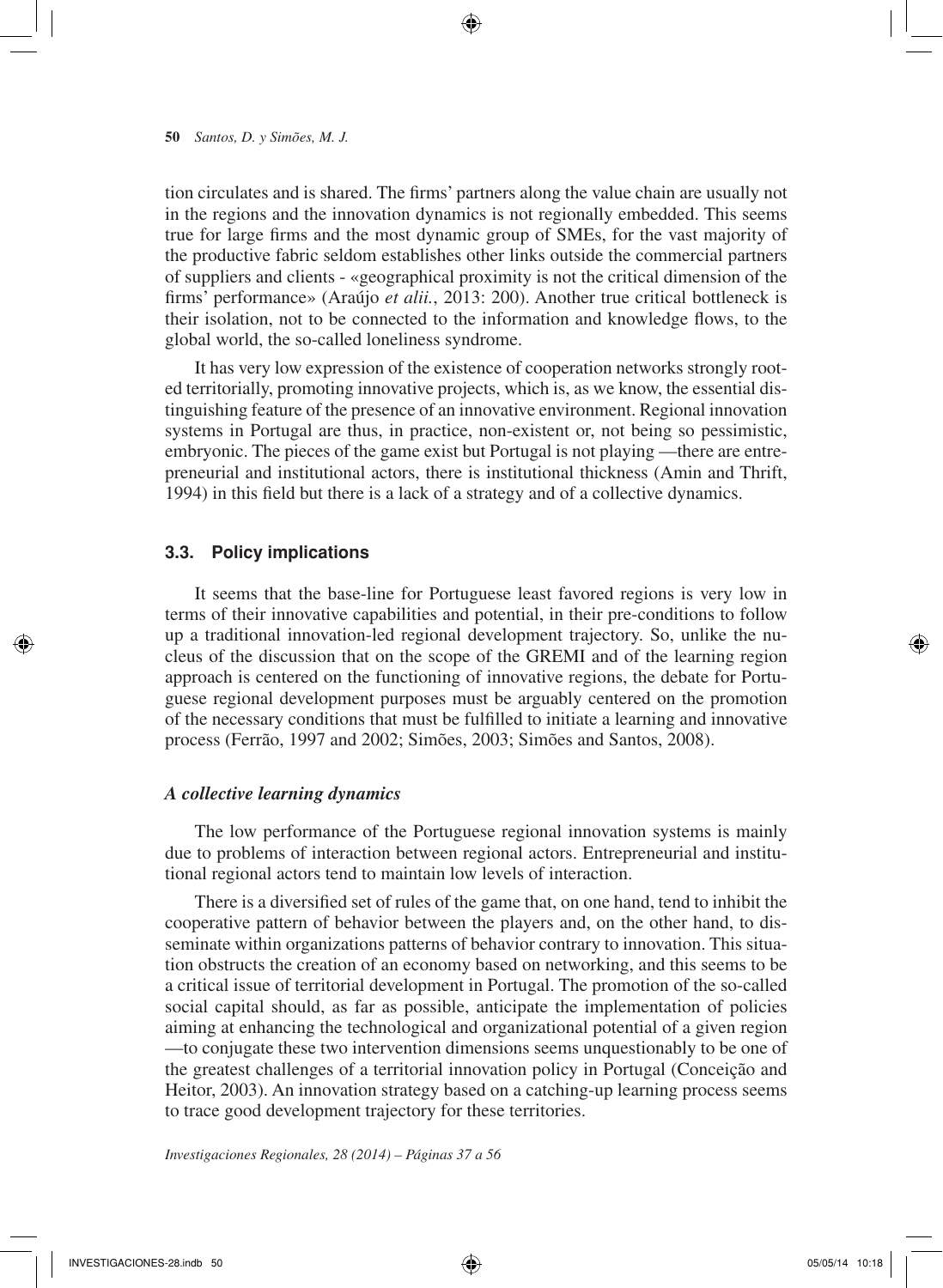## *A priority target*

This learning dynamics depends as much of supply-side actors as of demand-side actors. Nevertheless, it seems that, at the enterprise level, the efforts of public support should focus on the local SMEs of mostly traditional sectors that haven't yet understood the need to innovate —in this sense the regionally based innovation policy in least favored areas must have, as Quévit and Van Doren (1997) point out, a pedagogical dimension. It should be an important aim to involve SMEs as much as possible on all the ongoing, evolving process, to make sure that their long term needs are duly taken into consideration.

⊕

It is undeniable, at least in the Portuguese context, that this dimensional group of enterprises may require specific assistance and there is a need for additional empirical evidence of the capacities of the different categories of SMEs so that a more pragmatic appreciation of this sector will be gained in order to formulate targeted policy-measures aimed at stimulating greater SME participation, a *sine qua non* condition for the achievement of a systemic innovation process. It seems important to develop knowledge providers and/or link the firms to external knowledge sources and to promote consistent efforts to reinforce the technology absorption capacity of SMEs (Evangelista *et alii.*, 2002; Santos, 2003; Cooke, 2007; Laranja, 2009; Expósito-Langa *et alii.*, 2010; Miguélez *et alii.*, 2011) —a *glocalisation* dynamics supported by networking inside the regions and beyond. Public intervention should be closer to SMEs.

## *A regional agenda*

⊕

As it was argued, the weaknesses of the Portuguese regional innovation systems are the result of either a political and institutional reliance of central administration or the unwillingness of the regional actors to increase the coordination roles in order to introduce rationality in what is now a set of incoherent actions. In Portugal, at a regional level, it can be said that many of the elements that can constitute the core of an orthodox regional innovation system already exist. Nevertheless, the different agents act on the basis of a set of individual strategies developed internally by each sector.

Some authors (CEC, 1997: 15) suggest that these Portuguese weaknesses «can only be overcome if inter- and intra-regional co-operative relations were reinforced and if regional institutions can improve their ability to create and diffuse technology, as well as to improve their capacity to adapt national innovation policies to the local context».

Anyway, in Portugal it must be taken into consideration that some specific institutions (e.g. technological centers, ...), that nowadays vertebrate less favored regions, are privileged actors that are able to play a stronger role on the creation, the dissemination and, mainly, the adoption of new forms of knowledge, establishing new and vital bridges between the globally codified knowledge and tacit knowledge locally available.

*Investigaciones Regionales, 28 (2014) – Páginas 37 a 56*

↔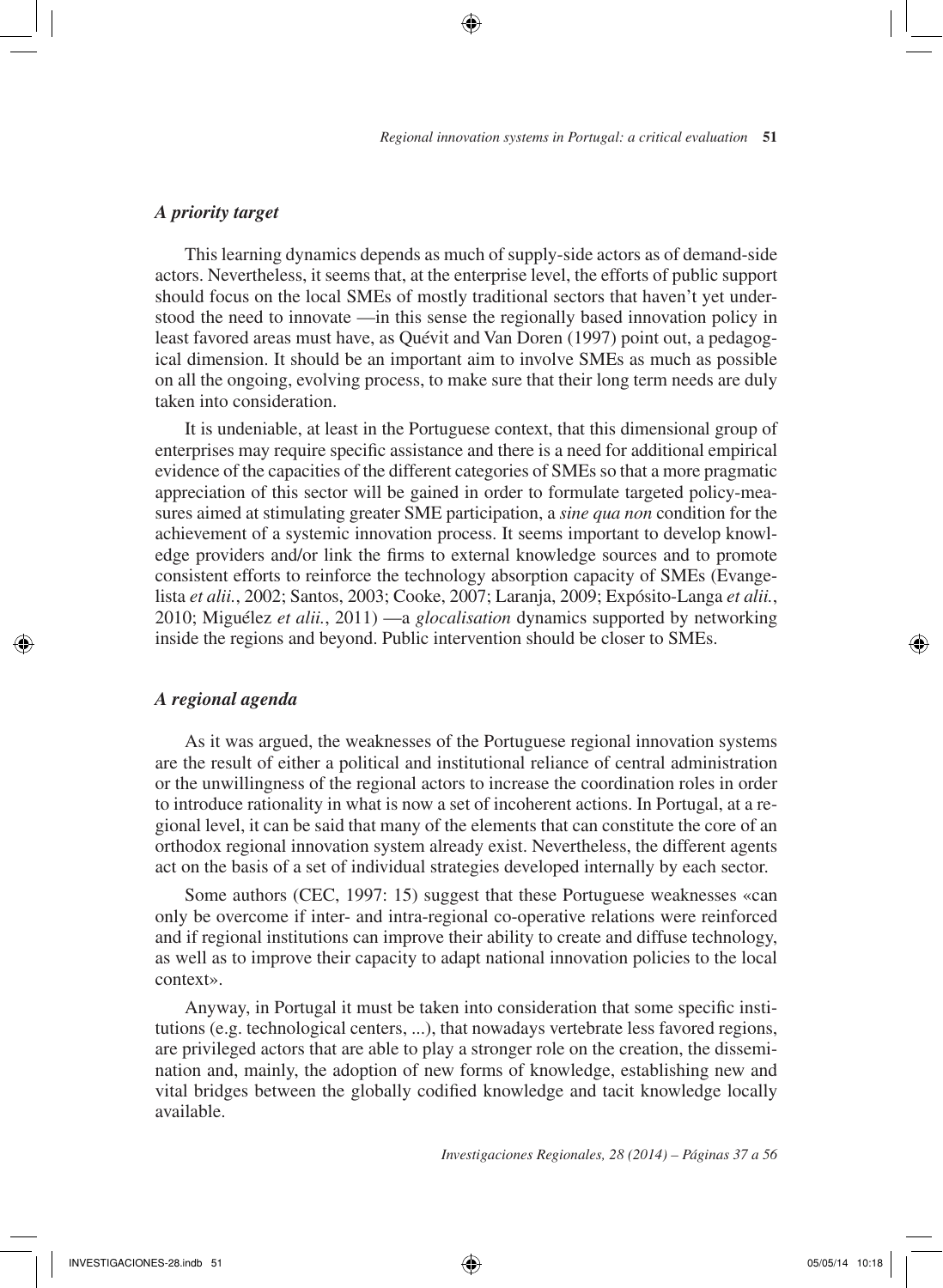On this context, a simplistic approach, based on the linear model of innovation, should also be avoided, not over-investing in university science projects, assuming that this would automatically feed through into the industrial environment (Henderson and Cooke, 1999; Kyrgiafini and Sefertzi, 2003; Kautonen and Sotorauta, 2005; Capó-Vicedo *et alii.*, 2011), although, at the same time, it should be expected that Portuguese higher education institutions that are located on less developed areas of the country can exteriorize all their potentialities and adopt a behavior that surpasses the sphere of mere instruments of the educational system.

↔

## *A regional leadership*

This bottom-up approach, whose strategy implies to deepen the networking among the regional actors, is essential to promote successfully the upgrading of the Portuguese regional innovation profile. New dialogue channels among entrepreneurial and institutional actors are urgently needed - more formal or more informal, these arenas for the creation of relational capital are absolutely vital steps in order to, from a bottom-up perspective, generate pivotal institutions and assume common strategies of action. The foremost dimension in building a successful regional innovation system lies in leadership, and this work is absolutely vital to make some innovative agents assume a a mobilizing and strategic leadership. So, a multi-level governance architecture is urgently needed in order to create rationality and synergies among the innovative entrepreneurial and institutional actors.

Besides, more comprehensible and continuous political stimulus is needed to support the expansion of this innovative territorial dynamics, so that these embryonic regional innovation systems can develop and succeed.

A final point to be made is that policies for regional innovation systems demand an in-depth study of the regional economies and this rigorous work, including the role of strategic planning and regional foresight, is also still to be done in Portugal

## **4. Conclusion**

We have seen that the current architecture of the national innovation system has been unable to generate market-oriented and interactive organizational learning and knowledge in Portuguese least favored areas**.** Due to the fact that in Portugal there is neither a consistent regionalized innovation policy nor an innovation regional policy, territorially based**,** the problematic of long-term regional competitiveness has become a critical issue, mainly now that the rhythm of structural change imposed by the global economy is dictating new patterns of regional behavior and competition. That is why, arguably, the promotion of territorially embedded regional innovation systems in Portugal seems a fundamental and coherent strategy to face contemporary regional development challenges, as long-term regional competitiveness and sustainability has less to do with cost-efficiency and more to do with the ability of firms and institutions to innovate, i.e. to improve their knowledge base**.**

*Investigaciones Regionales, 28 (2014) – Páginas 37 a 56*

⊕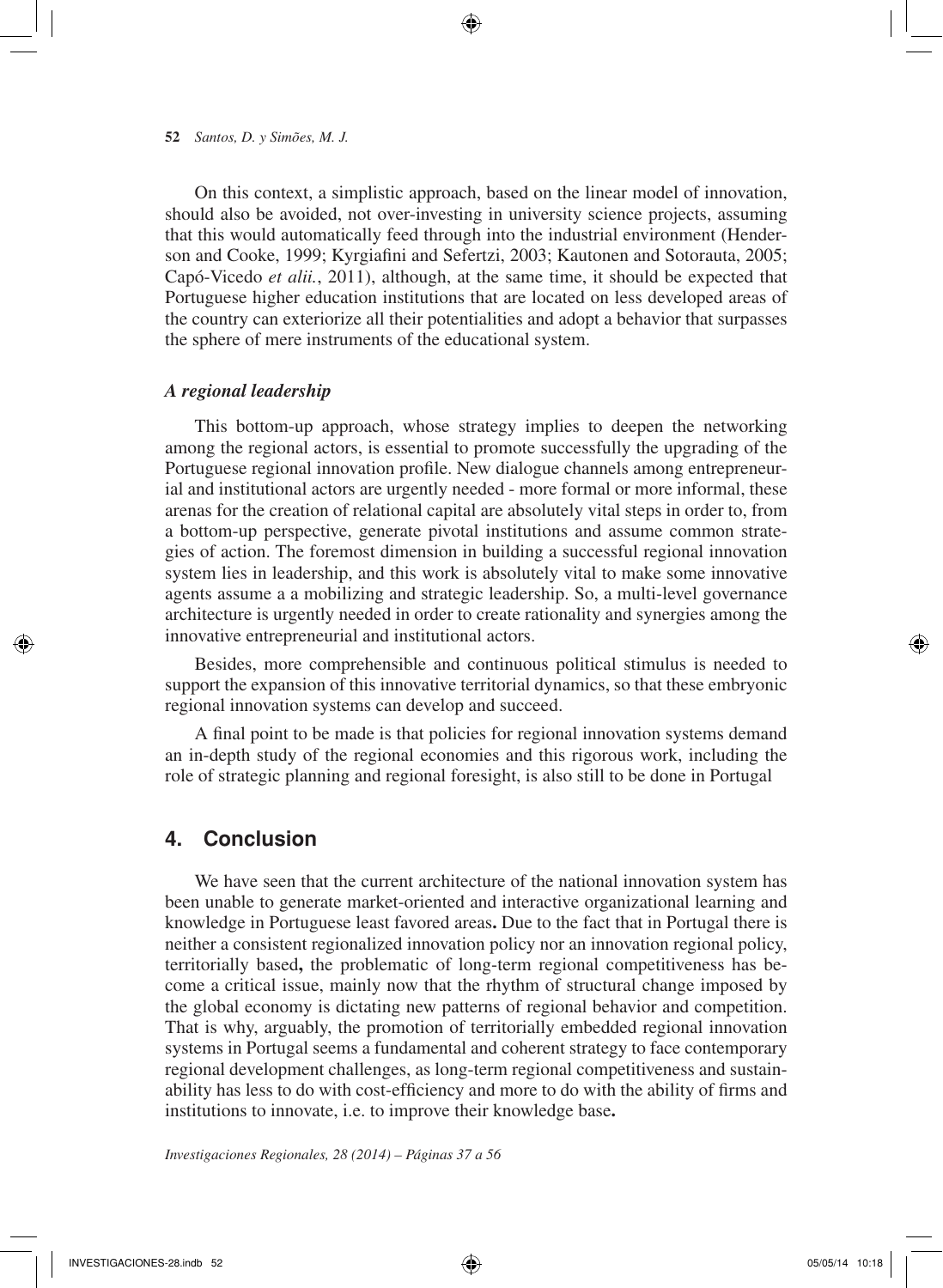It was argued that special attention should be paid to the design of the intervention policy, trying to avoid the classical functional top-down and supply-side approach, the classical repertoire of some innovation policies; innovation-led regional policies must basically address the questions of enhancing the territorial capabilities to foster interaction among the regional actors, of engaging the actors in processes of collective learning and of producing strategic knowledge or, more synthetically, to increase the stock of social capital in the Portuguese least favored regions, territories where there is a clear deficit of these immaterial assets.

The regional innovation system approach aims at least with engaging with the right targets, namely the institutionalized inertia which characterizes so many less favored regions. Definitely, a territorial innovation policy does not consist of casuistic attempts of technology transfer but on the stimulation of the whole regional milieu. In this way, a regional innovation system can be seen as an instrument of establishing a learning framework for all partners involved in the construction of the socio-economic trajectory of the territory. This really seems to be the challenge for almost all the Portuguese regions and a critical assessment must be done to the implementation of ready-made recipes.

## **5. References**

- Almeida, J. (1994): *Sistema Regional de Inovação e Competitividade Industrial o caso da Península de Setúbal*, Lisboa, Instituto Superior de Ciências do Trabalho e da Empresa.
- Amin, A., and Thrift, N. (eds.) (1994): *Globalization, Institutions and Regional Development,*  Oxford, Oxford University Press.
- Araújo, L.; Silva, S., and Teixeira, A. (2013): «Knowledge spillovers and economic performance of firms located in depressed areas: does geographical proximity matter?», Proceedings of the 17th APDR Workshop *Firm Performance and Growth. A Regional, Institutional and Policy Perspective*, Aveiro: University of Aveiro, 185-208.
- Asheim, B. T., and Coenen, L. (2006): «The role of regional innovation systems in a globalising economy: comparing knowledge bases and institutional frameworks of Nordic clusters», in Vertova, G. (ed.), *The Changing Economic Geography of Globalization*, 148-165, London, Routledge.
- Asheim B. T., and Isaksen, A. (1997): «Location, agglomeration and innovation: towards regional innovation systems in Norway?», *European Planning Studies*, vol. 5(3), 299-330.
- Asheim, B. T.; Smith, H. L., and Oughton, C. (2011): «Regional innovation systems: theory, empirics and policy», *Regional Studies*, vol. 45(7), 875-891.
- Becattini, G. (2002): «Del distrito industrial marshalliano a la "teoría del distrito" contemporánea. Una breve reconstrucción crítica», *Investigaciones Regionales*, 1, 9-32.
- Capó-Vicedo, J.; Expósito-Langa, M., and Molina-Morales, F. X. (2011): «La universidad en los distritos industriales ante el cambio en el contexto competitivo. Análisis del distrito industrial textil valenciano», *Investigaciones Regionales*, 19, 137-145.
- Cappelo, R. (1996): «Industrial enterprises and economic space: the network paradigm», *European Planning Studies*, vol. 4(4), 485-498.
- Carlsson, B. (2005): «Innovation systems: a survey of the literature from a Schumpeterian perspective», in Harmusch, H., and Pyka, A. (eds.), *The Companion to Neo-Schumpeterian Economics*, Cheltenham, Elgar.
- CEC (1997): *Regis Fourth Interim Report to EC-DG XII: Report on Face to Face Interviews*

*Investigaciones Regionales, 28 (2014) – Páginas 37 a 56*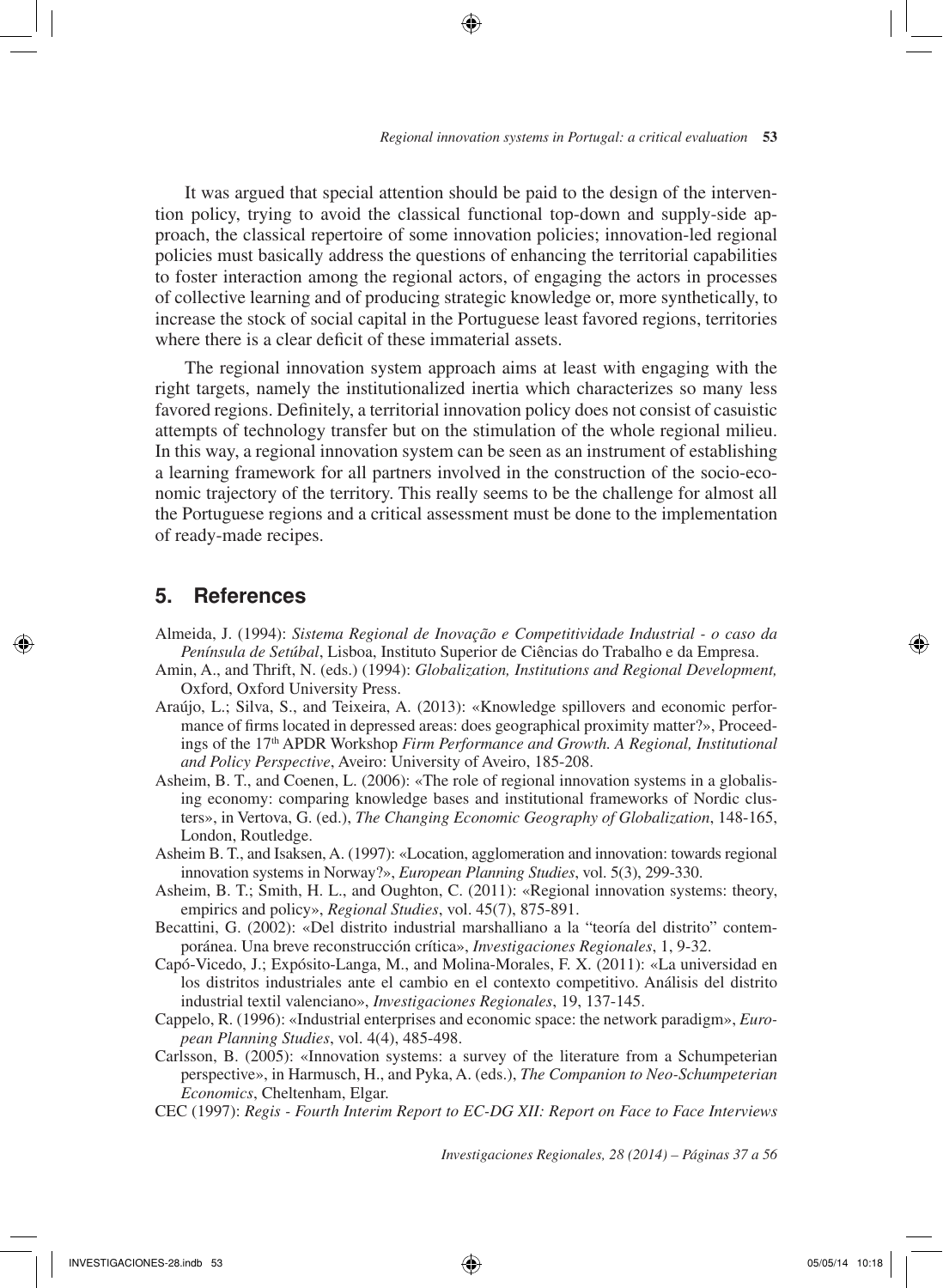*with Regional Firms - Aveiro Region*, Aveiro, University of Aveiro.

- Conceição, P., and Heitor, M. (2003): «Systems of innovation and competence building across diversity: learning from the Portuguese path on the European context», in Shavinina, L. (ed.), *International Handbook on Innovation*, London, Elsevier.
- Cooke, P. (1996): «Building a twenty-first century regional economy in Emilia-Romagna», *European Planning Studies*, vol. 4(1), 53-62.
- Cooke, P. (2007): «To construct regional advantage from innovation systems first build policy platforms», *European Planning Studies*, vol. 15, 179-194.
- Cooke, P. (2008): «Regional innovation systems: origin of the species», *International Journal of Technological Learning, Innovation and Development*, vol. 1(3), 393-409.
- Cooke, P.; Etxebarria, G., and Uranga, M. G. (1997), *Regional Innovation Systems: Institutional and Organizational Dimensions* (polycopied).
- Cooke, P., and Morgan, K. (1998): *The Associational Economy: Firms, Regions and Innovation*, Oxford: Oxford University Press.
- Cooke, P.; Clifton, N., and Oleaga, M. (2005): «Social capital, firm embeddedness and regional development, *Regional Studies*, vol. 39, 1065-1078.
- Evangelista, R.; Iammarino, S.; Mastrostefano, V., and Silvani, A. (2002): «Looking for Regional Systems of Innovation: evidence from the Italian Innovation Survey*», Regional Studies*, 36 (2), 173-186.
- Expósito-Langa, M.; Molina-Morales, F. X., and Capó-Vicedo, J. (2010): «Influencia de las dimensiones de la capacidade de absorción en el desarrollo de nuevos productos, en un contexto de distrito industrial. Un estúdio empírico al caso del textil valenciano», *Investigaciones Regionales*, 17, 29-50.
- Ferrão, J. (1997): «Meios inovadores em cidades de média dimensão: uma utopia razoável? O caso de Évora», in Ferrão, J. (ed.), *Políticas de Inovação e Desenvolvimento Regional e Local*, 31-51, Lisboa, Instituto de Ciências Sociais da Universidade de Lisboa.
- Ferrão, J. (2002): «Inovar para desenvolver: o conceito de gestão de trajectórias territoriais de inovação», *Interacções - Revista Internacional de Desenvolvimento Local*, vol. 3(4), 17-36.
- Figueiredo, A. (2007): «Regional innovation systems as policy tools in knowledge oriented cohesion policies - the case of Portugal», paper presented at the *Regional Studies Association International Conference Regions in Focus*, Lisbon, 2nd-5th April 2007.

Florida, R. (1995): «Toward the Learning Region», *Futures*, vol. 27(5), 527-536.

- Fujita, M., and Krugman, P. (2004): «The new economic geography: past, present and the future», *Papers in Regional Science*, vol. 83 (1), 139-164.
- Hauser, C.; Tappeiner, G., and Walde, J. (2007): «The learning region: the impact of social capital and weak ties on innovation», *Regional Studies*, vol. 41, 75-88.
- Henderson, D., and Morgan, K. (1999): *Regions as Laboratories. The Rise of Regional Experimentalism in Europe*, Cardiff, Cardiff University.
- Hudson, R. (1999): «The learning economy, the learning firm and the learning region», *European Urban and Regional Studies*, vol. 6(1), 59-72.
- Kautonen, M., and Sotarauta, M. (2005): «Communities of practice in promotion of innovation-based economic development: theoretical assessment with empirical case on the Regional Centre of Expertise Programme in Tampere, Finland»*,* paper presented at *Regional Growth Agendas - Regional Studies Association International Conference,* University of Alborg, Alborg.
- Kirat, T., and Lung, Y. (1999): «Innovation and proximity: territories as *loci* of collective learning processes», *European Urban and Regional Studies*, vol. 6(1), 27-38.
- Koschatzky, K. (2003): «The regionalization of innovation policy: new options for regional change?», in Fuchs, G., and Shapira, P. (eds.), *Rethinking Regional Innovation: Path Dependency or Regional Breakthrough?*, London, Kluwer.

*Investigaciones Regionales, 28 (2014) – Páginas 37 a 56*

INVESTIGACIONES-28.indb 54 05/05/14 10:18

**<sup>54</sup>** *Santos, D. y Simões, M. J.*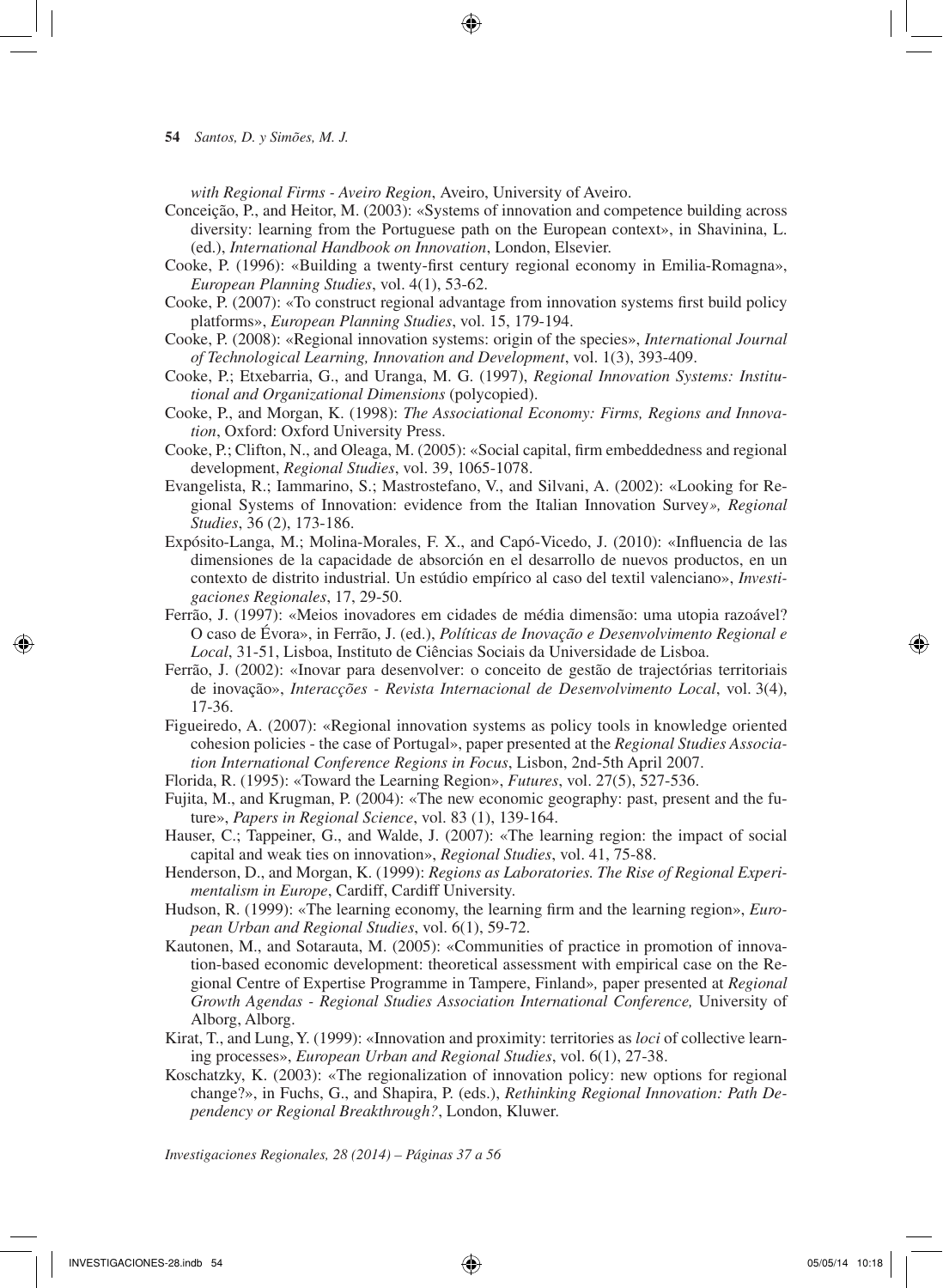- Kyrgiafini, L., and Sefertzi, E. (2003): «Changing regional systems of innovation in Greece: the impact of regional innovation strategy initiatives in peripheral areas of Europe», *European Planning Studies*, vol. 11(8), 885-910.
- Laranja, M. (2009): «The development of technology infrastructure in Portugal and the need to pull innovation using proactive intermediation policies», *Technovation*, vol. 29(1), 23-34.
- Lawson, C., and Lorenz, E. (1999): «Collective learning, tacit knowledge and regional innovative capacity», *Regional Studies*, vol. 33(4), 305-317.
- Lundvall, B. A. (ed.) (1992): *National Systems of Innovation: Towards a Theory of Innovation and Interactive Learning*, London, Pinter.
- Madureira, L.; Portela, J.; Ferrreiro, M. F.; Sequeira, T., and Ferreira, D. (2012): «Innovation in rural areas: towards a new model?», Proceedings of the 18<sup>th</sup> APDR Congress *Innovation and Regional Dynamics*, Faro: University of Algarve, 344-353.
- Madureira, L.; Gamito, T. M.; Ferreira D., and Oliveira, I. (2013): «Innovation inputs and processes: the reality out of the box in the Portuguese rural areas», *Proceedings of the 19th APDR Place-Based Policies and Economic Recovery*, Braga: University of Minho, 540- 552.
- Maillat, D. (1998): «Interactions between urban systems and localized productive systems: an approach to endogenous regional development in terms of innovative milieu», *European Planning Studies,* vol. 6(2), 118-130.
- Miguélez, E.; Moreno, R., and Artís, M. (2011): «Does social capital reinforce technological inputs in the creation of knowledge - Evidence from the Spanish regions», *Regional Studies,* vol. 45(8); 1019-1038.
- Morgan, K. (1997): «The learning region: institutions, innovation and regional renewal», *Regional Studies,* 31(5), 491-503.
- Morrison, A. (2008): «Gatekeepers of knowledge within industrial districts: who they are, how they interact», *Regional Studies,* vol. 42(6), 817-835.
- Mota Campos, M. I., and Silva, M. R. (1997): «Política de inovação em regiões industriais atrasadas», paper presented at the *IV Encontro Nacional da APDR,* Universidade da Beira Interior, Covilhã.
- Moulaert, F., and Sekia, F. (2003): «Territorial innovation models: a critical survey», *Regional Studies,* vol. 37(3), 289-302.
- Natário, M. M.; Braga, A., e Rei, C. R. (2011): «Clustering craftwork activities: An approach to promote regional development in a peripheral region of Portugal», *Investigaciones Regionales,* 19, 97-116.
- Natário, M. M.; Almeida Couto, J. P., e Couto de Sousa, M. H. (2012): «Innovation Processes of SMEs in Less Favoured Municipalities of Portugal», *Investigaciones Regionales,* 22, 81-103.
- Nicolau, I. (2001): «Trajectórias de inovação e ciclo de vida da indústria O distrito industrial de Alcanena», in Antonelli, C., and Ferrão, J. (eds.), *Comunicação, Conhecimento Colectivo e Inovação - as Vantagens da Aglomeração Geográfica,* Instituto de Ciências Sociais, Lisboa.
- OECD (2011): *Regions and Innovation Policy, OECD Reviews of Regional Innovation, Paris,* OECD Publishing.
- Prange, H. (2008): «Explaining varieties of regional innovation policies in Europe», *European Urban and Regional Studies,* vol. 15, 39-52.
- Quévit, M., and Van Doren, P. (1997): «Stratégies de politique d'innovation dans une dynamique de développement local pour les régions périphériques de l'Union Européenne», in Ferrão, J. (ed.), *Políticas de Inovação e Desenvolvimento Regional e Local,* 53-70, Lisboa, Instituto de Ciências Sociais da Universidade de Lisboa.
- Santos, D. (2000): «Innovation and territory: which strategies to promote regional innovation systems in Portugal?», *European Urban and Regional Studies,* vol. 7 (2), 147-156.

*Investigaciones Regionales, 28 (2014) – Páginas 37 a 56*